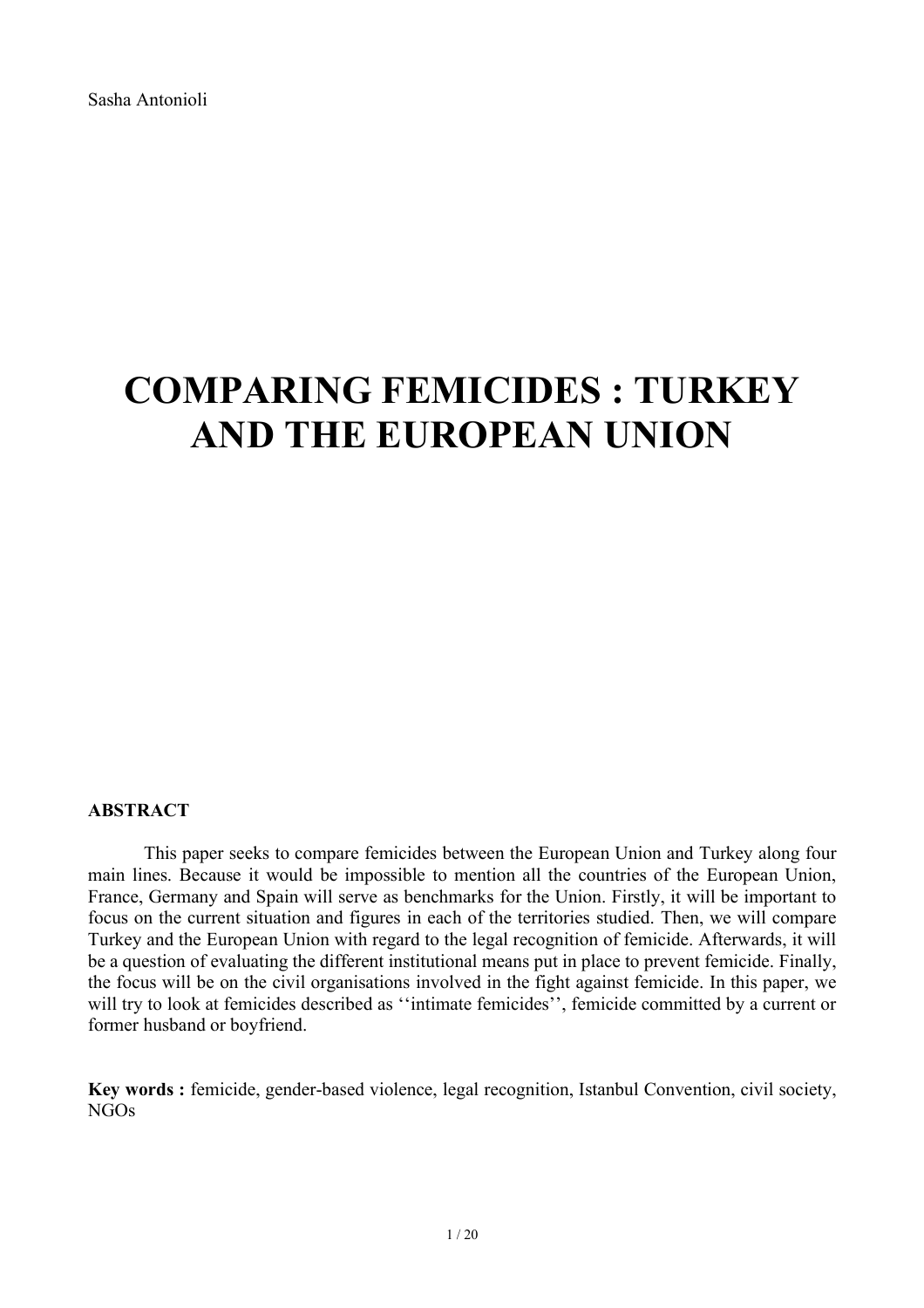#### **INTRODUCTION**

In 2021, 113 women died, killed by their spouse or ex-spouse in France<sup>1</sup>. In the same year, the Spanish feminist association Feminicidio.net recorded 78 ''femicides and other murders of women'' in Spain<sup>2</sup>. As for Turkey, 280 women were killed by men in 2021 and 217 were found dead in a suspicious way according to the association Kadın Cinayetlerini Durduracağız Platformu  $(KCDP)^3$ . Regarding Germany, for the year 2020, 178 women died of femicide<sup>4</sup> (no official count found for the year 2021). Thus, the scourge of femicide is far from being limited to a single country or continent. Indeed, in recent years, more and more associations and civil societies organisations have taken up the issue and are working to count the number of women killed because of their gender.

In this sense, it is important to highlight at the outset of this article that there are, at present. several definitions of the term ''femicide''. Most of these definitions have as a common factor the fact that femicides refer to murders or killings of women because of their gender. In fact, the word ''femicide'' is a contraction of the words ''feminine'' and ''homicide'' and became popular at the end of the 20th century with the publication, in 1992, of a book written by two sociologists, Jill Radford and Diana E.H. Russell<sup>5</sup>. At that time, Diana Russell defined a femicide as followed : ''Women are killed by men because they are women''. From a semantic point of view, the words ''femicide'' and ''feminicides'' refer to the same concept. The United Nations Office on Drugs and Crime (UNODC) defines femicides as followed : ''Femicide comprises the killing of women and girls because of their gender. It can take the form of, *inter alia* the 1) murder of women as a result of intimate partner violence; 2) torture and misogynist slaying of women 3) killing of women and girls in the name of "honour"; 5) targeted killing of women and girls in the context of armed conflict; 5) dowry-related killings of women; 6) killing of women and girls because of their sexual orientation and gender identity; 7) killing of aboriginal and indigenous women and girls because of their gender; 8) female infanticide and gender-based sex selection foeticide; 9) genital mutilation related deaths; 10) accusations of witchcraft and 11) other gender-based murders connected with gangs, organized crime, drug dealers, human trafficking, and the proliferation of small arms.''6 In parallel to this broad definition, the World Health Organization (WHO) establishes an archetype of femicides<sup>7</sup>. The WHO points out four types of femicides : intimate femicides, crimes committed in the name of honour, dowry-related femicides and non-intimate femicides. On the other hand, the European Institute on Genre Equality (EIGE) describes femicide as ''(t)he killing of a woman by an intimate partner and the death of a woman as a result of a practice that is harmful to women. Intimate partner is understood as a former or current spouse or partner, whether or not the perpetrator shares or has shared the same residence with the victim.''8

It is exceedingly difficult to collect data on femicides across the world since NGOs and official institutions do not count murders against women according to criteria that are commonly accepted across countries. Thus, this paper will try to be as accurate as possible and will focus to some extent on femicides of the ''intimate'' type. According to the WHO, an intimate femicide is a ''femicide committed by a current or former husband or boyfriend.''9

This paper will aim to compare femicides in the European Union and Turkey along four main lines. Because it would be impossible to mention all the countries of the European Union, France, Germany and Spain will serve as benchmarks for the Union. Firstly, it will be important to focus on

<sup>&</sup>lt;sup>1</sup> "Comprendre les chiffres pour mieux défendre les femmes et les enfants victimes de violences sexistes et sexuelles." *NousToutes.org.*

<sup>2</sup> ''Listado de feminicidios y otros asesinatos de mujeres cometidos por hombres en España en 2021.'' *Feminicidio.net.* <sup>3</sup> ''2021 Annual Report of We Will Stop Femicides Platform.'' *Kadin Cinayetlerini Durduracagiz Platformu.*

<sup>4</sup> Wolff, Kristina Felicitas. ''Evidence-Based Data on German Femicides.'' International Day of Human Rights Conference, 10 December 2020, Femicide Observation Center Germany.

<sup>5</sup> Radford, Jill and Russell, Diana E. H. *Femicide: The Politics of Woman Killing.* Open University Press, 1992.

<sup>6</sup> ''Symposium on Femicide: A Global Issue that Demands Action!'' *United Nations Office on Drugs and Crime*

<sup>7</sup> ''Symposium on Femicide: A Global Issue that Demands Action!'' *United Nations Office on Drugs and Crime*

<sup>8</sup> EIGE. *Measuring femicide in the EU and internationally: an assessment*. European Institute for Gender Equality, 2021.

<sup>9</sup> WHO. *Understanding and addressing violence against women*. World Health Organization, 2012.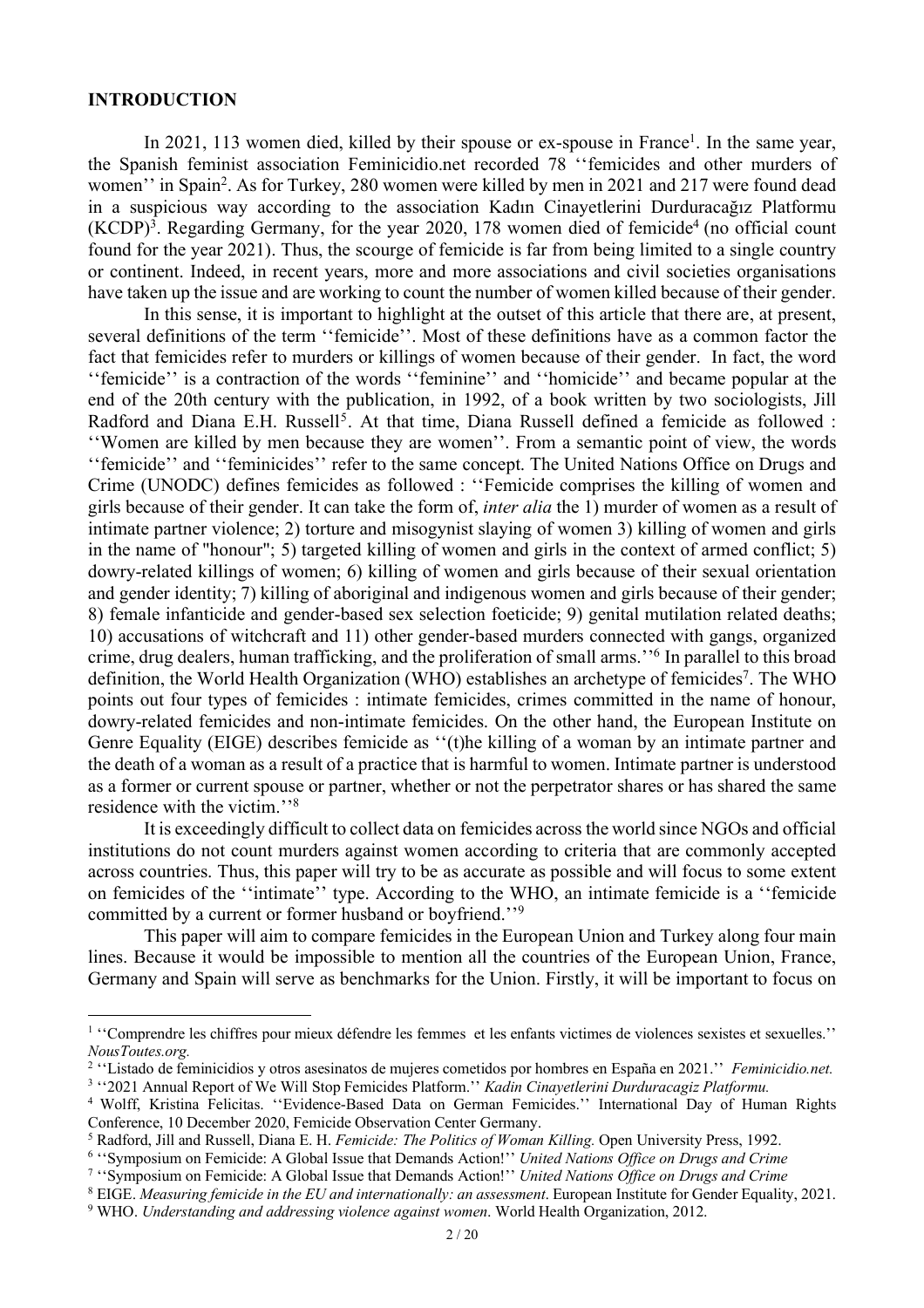the current situation and figures in each of the territories studied. Then, we will compare Turkey and the European Union with regard to the legal recognition of femicide. Afterwards, it will be a question of evaluating the different institutional means put in place to prevent femicide. Finally, the focus will be on the civil organisations involved in the fight against femicide.

## **I. CURRENT SITUATION OF FEMICIDE IN TURKEY AND THE EUROPEAN UNION**

## **a) Some basic data**

## **Numbers :**

## *In Turkey*

The organization KCDP<sup>10</sup> recorded between 210 and 474 femicides per year between the years 2012 and 2020. The year 2019 was marked by the highest number. Turkey also has the highest rate of femicide in the Organisation for Economic Co-operation and Development (OECD)<sup>11</sup>.

## *In the EU*

In France, the association Nous Toutes $12$  has been providing numbers on intimate femicides since 2016. Thus, between 2016 and 2021, 102 to 153 women died each year killed by their spouse or ex-spouse. In addition, since 2006, the Ministry of the Interior has published an annual national study on violent deaths within couples<sup>13</sup>. Although this study counts homicides against women as well as those against men, it is of great help to us because it takes as its criterion murders committed by partners or ex-partners. Thus, between 2012 and 2016, 109 to 148 women were killed by their partners or ex-partners each year. It is important to note here that the figures reported by the Ministry of the Interior for the years 2017, 2018 and 2019 differ slightly from those reported by the NGO Nous Toutes for the same years. Let us keep in mind that both organisations count the same type of femicides : that committed in the intimate sphere. So there may be a problem here with the reliability of the data. Another important source we can mention with regard to the European Union member states is the EIGE. In that concern, the EIGE fact sheet on France shows that among female victims of homicide, 49% were victims of intimate partner femicide in 201714.

Regarding Spain, the EIGE establishes in its fact sheet on the country that among female victims of homicide, 47% were victims of intimate partner femicide in 201715. Furthermore, the Feminicidio.net collective has been recording the number of femicides committed per year since 2019. The collective differentiates between several types of femicides : official intimate femicides, unofficial intimate femicides, non-intimate femicides, family femicides, child femicides, femicide for prostitution, murders of women due to community/economic violence and femicide/murder without sufficient data. We will focus here on the data regarding official and unofficial intimate femicides. Thus, in 2019, 62 women died of intimate femicides (55 officially and 7 unofficially). In 2020, 46 women died in the same way (42 officially and 4 unofficially). In 2021, it was a total of 50 victims of intimate femicides (44 officially and 6 unofficially).

<sup>10</sup> Kadın Cinayetlerini Durduracağız Platformu website

<sup>11</sup> Standish, Katerina and Weil, Shalva. ''Gendered pandemics: suicide, femicide and COVID-19.'' *Journal of Gender Studies*, vol. 30, no. 7, 2021.

<sup>&</sup>lt;sup>12</sup> NousToutes.org website

<sup>13</sup> Ministère de l'Intérieur (France). *Étude nationale sur les morts violentes au sein du couple - 2019*.

<sup>14</sup> EIGE. *Measuring femicide in France*. European Institute for Gender Equality, 2021.

<sup>15</sup> EIGE. *Measuring femicide in Spain*. European Institute for Gender Equality, 2021.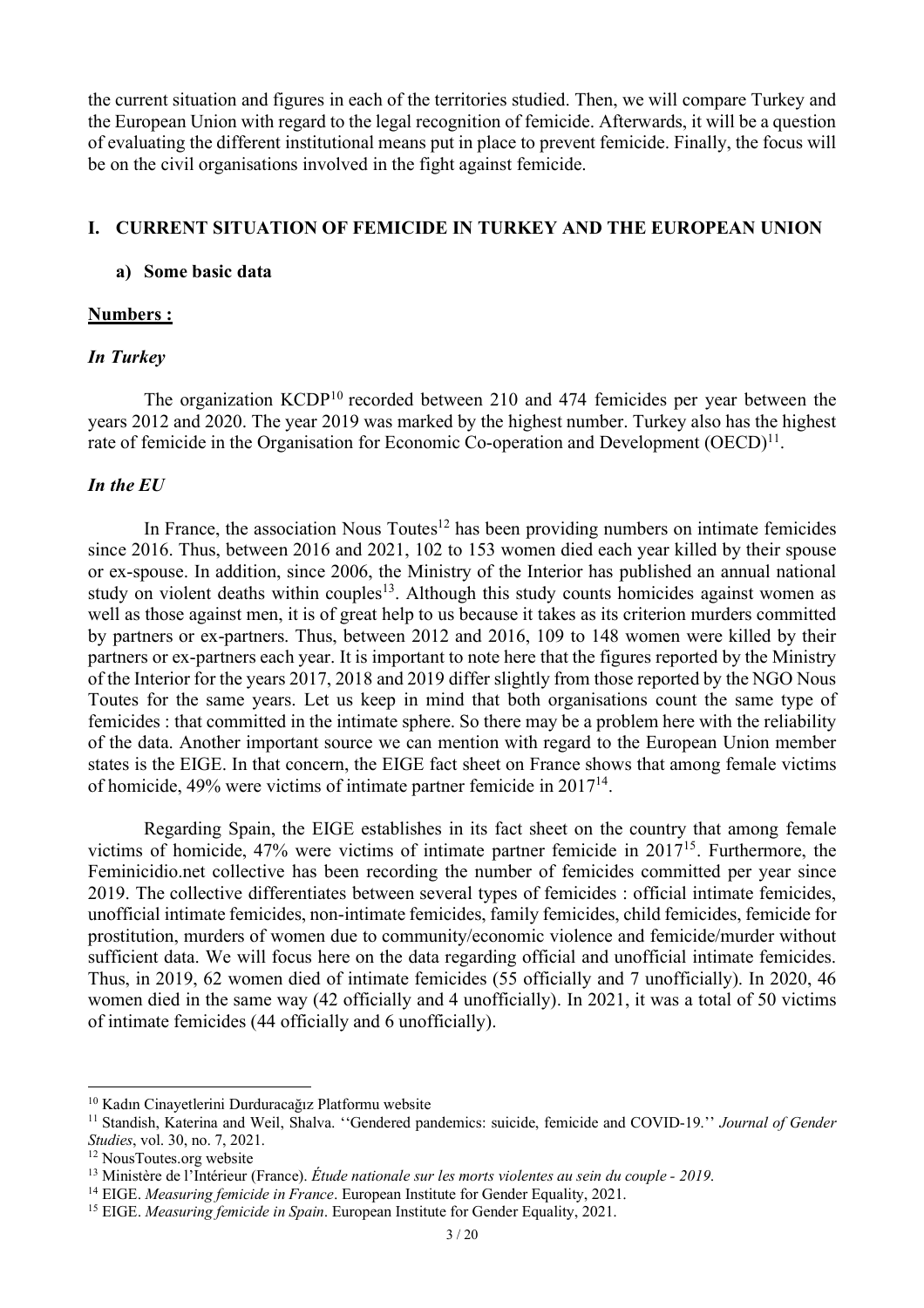Concerning Germany, the EIGE study indicates that 40% of femicides committed were of the intimate partner femicide type in 201716. Furthermore, according to a comparative report on femicide research and data in five countries of the EU<sup>17</sup>, it was found that "in Germany, in relation to intimate partner killings, the federal crime office reported 117 cases of IPV (Intimate Partner Violence) against women which resulted in death in 2019, and 139 women killed by their partner in 2020.'' In this study which compares Spain, Germany, Malta, Portugal and Cyprus, it was shown that, in all participating countries, excepting Malta, the majority of women have been killed by a partner or ex-partner. Thus, the majority of femicides committed in the years 2019-2020 in those countries are intimate femicides.

## **Perpetrators :**

It is important to remember in this section that not all femicide perpetrators are male. Indeed, while the term femicide does refer to the killing of a woman because of her gender, it does not specify the gender of the perpetrator. However, in the majority of cases, whether in Turkey or in Europe, the murderer is a man.

# *In Turkey*

In their research article published in 2018, Kenan Karbeyaz, Yeşim Yetiş, Ayhan Güneş, and Ümit Şı̇mşek18 analyse intimate partner femicides in Eskisehir over a 25-year period. In 48.8% of intimate partners femicides, the perpetrator was the husband. In 16.9% of the cases, the perpetrator was the ex-husband.

Similarly, in an article published in 2017 by Sadik Toprak and Gokhan Ersoy<sup>19</sup> some characteristics of perpetrators are highlighted. Thus, according to the authors, ''half of the homicides with female victims fell into in the IPF category, and the women were killed by their partners at the time of their deaths. Spouses were the leading perpetrators of femicide.''<sup>20</sup> What Toprak and Ersoy mean by ''IPF'' is Intimate Partner Femicide, the type of femicide we evoked earlier in the introduction. Furthermore, the writers depict the typical profile of the perpetrator in terms of educational background. Thus, it appears to be someone with a low level of education, but who is generally employed. However, in the femicides that the survey classifies as non-intimate, the unemployment rate is higher among the perpetrators. As shown in an American study on the risk factors for femicide<sup>21</sup>, one of the most important socio-demographic risk factors for intimate femicides is the perpetrator's lack of employment. The research led by Toprak and Ersoy also points out that the prevalence of mental disorders was apparently low in both intimate and non-intimate femicides. Similarly, the authors conclude that drugs did not play a significant role in the femicide cases in their sample. Nevertheless, criminals records are risk factors for femicides. In short, as the writers explain, ''the typical IPF perpetrator is close to his victim's age, has a paid job, has no mental disability, owns a gun, and has threatened his partner or ex-partner previously because of jealousy/infidelity/honour or separation.''

# *In the EU*

<sup>16</sup> EIGE. *Measuring femicide in Germany*. European Institute for Gender Equality, 2021.

<sup>17</sup> Schröttle, M., Arnis, M., Naudi, M., Dimitrijevic, L., Farrugia, M., Galea, E., Shakou, A., Kouta, C., Rousou, E., Kofou, E., Pavlou, S., Iglesias, C., Magalhães Dias, C., Pontedeira, C., Magalhães, M.J., Coimbra, S., Paust, I., Pölzer, L., Marcuello Servós, C., Boira Sarto, S., Almaguer, P., Eito, A., Olaciregui Rodríguez, P. (2021). *Comparative report on femicide research and data in five countries (Cyprus, Germany, Malta, Portugal, Spain)*. FEM-UnitED Project.

<sup>18</sup> Karbeyaz, Kenan, Yetiş, Yeşim, Güneş, Ayhan and Şı̇mşek, Ümit. ''Intimate partner femicide in Eskisehir, Turkey 25 years analysis.'' *Journal of Forensic and Legal Medicine*, vol. 60, 2018.

<sup>19</sup> Toprak, Sadik and Ersoy, Gokhan. ''Femicide in Turkey between 2000 and 2010.'' *PLoS ONE*, vol. 12, no. 8, 2017.

<sup>20</sup> Toprak, Sadik and Ersoy, Gokhan. ''Femicide in Turkey between 2000 and 2010.'' *PLoS ONE*, vol. 12, no. 8, 2017.

<sup>&</sup>lt;sup>21</sup> Campbell, Jacquelyn C et al. "Risk factors for femicide in abusive relationships: results from a multisite case control study." *American journal of public health,* vol. 93, no. 7, 2003.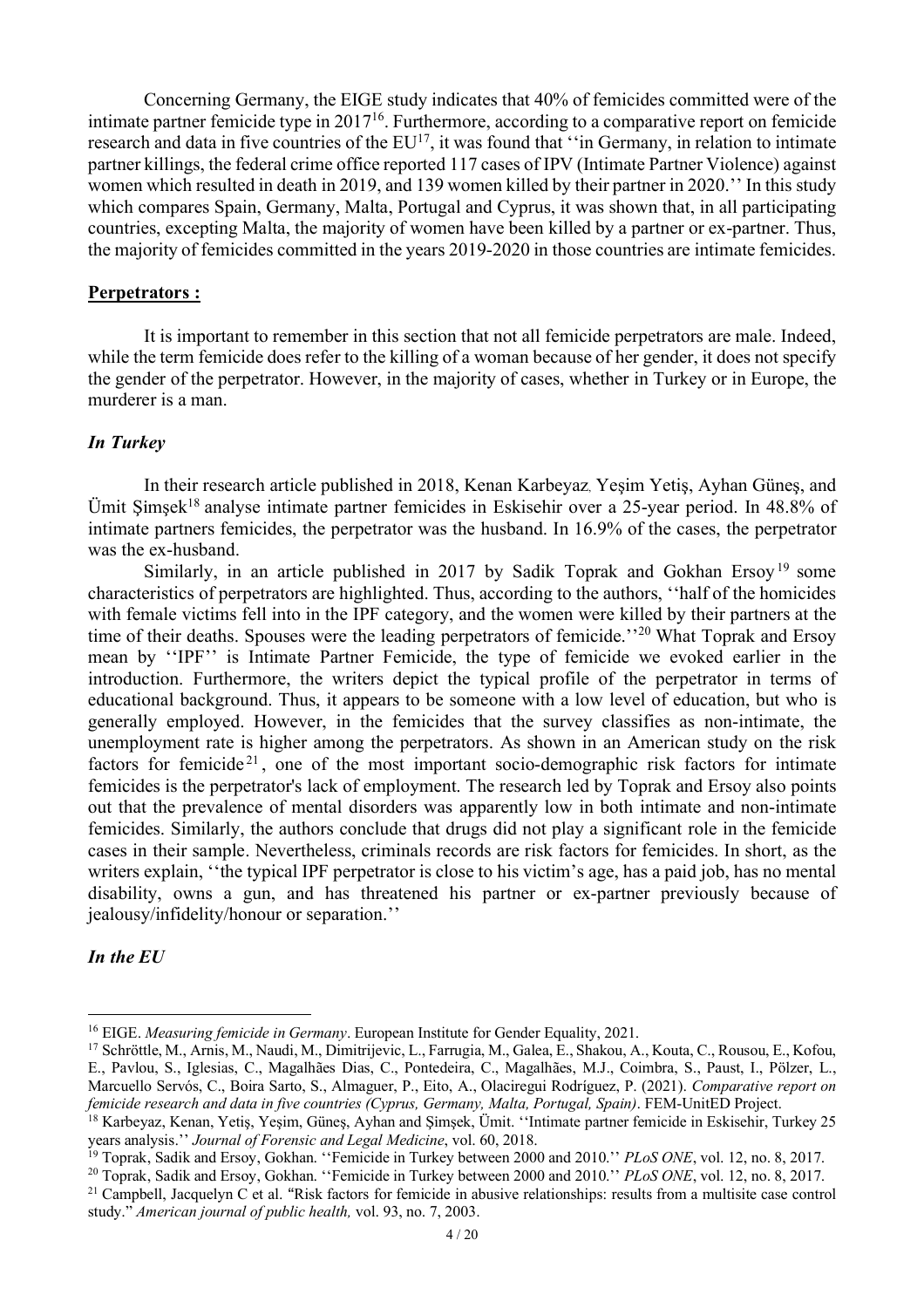In France, among perpetrators, the 70+ age group is the most represented in 2019, followed by the 40/49 and 30/39 age groups<sup>22</sup>. Most perpetrators of intimate femicides are unemployed (retired or unemployed). The second socio-professional category to be involved a lot in femicides is employees and workers. As in Turkey, the French survey does not show alcohol or drug use as a risk factor.

Concerning Spain and Germany, a comparative European study depicts that in those countries ''the average age of the perpetrators of IPF (intimate partner femicide) is older than the average age of the perpetrators of killings by family members (49 against 41 in Spain and even younger in Germany with most perpetrators of family violence being aged between 18 and 35 years old).'' Also in Spain, the majority of the perpetrators were employed and working in various professions. In Germany, the study reports that ''the list of occupations of the perpetrators shows a high number of men working in qualified jobs and also in management positions. Low social status is also not identified as a relevant risk factor.''

<sup>22</sup> Ministère de l'Intérieur (France). *Étude nationale sur les morts violentes au sein du couple - 2019*.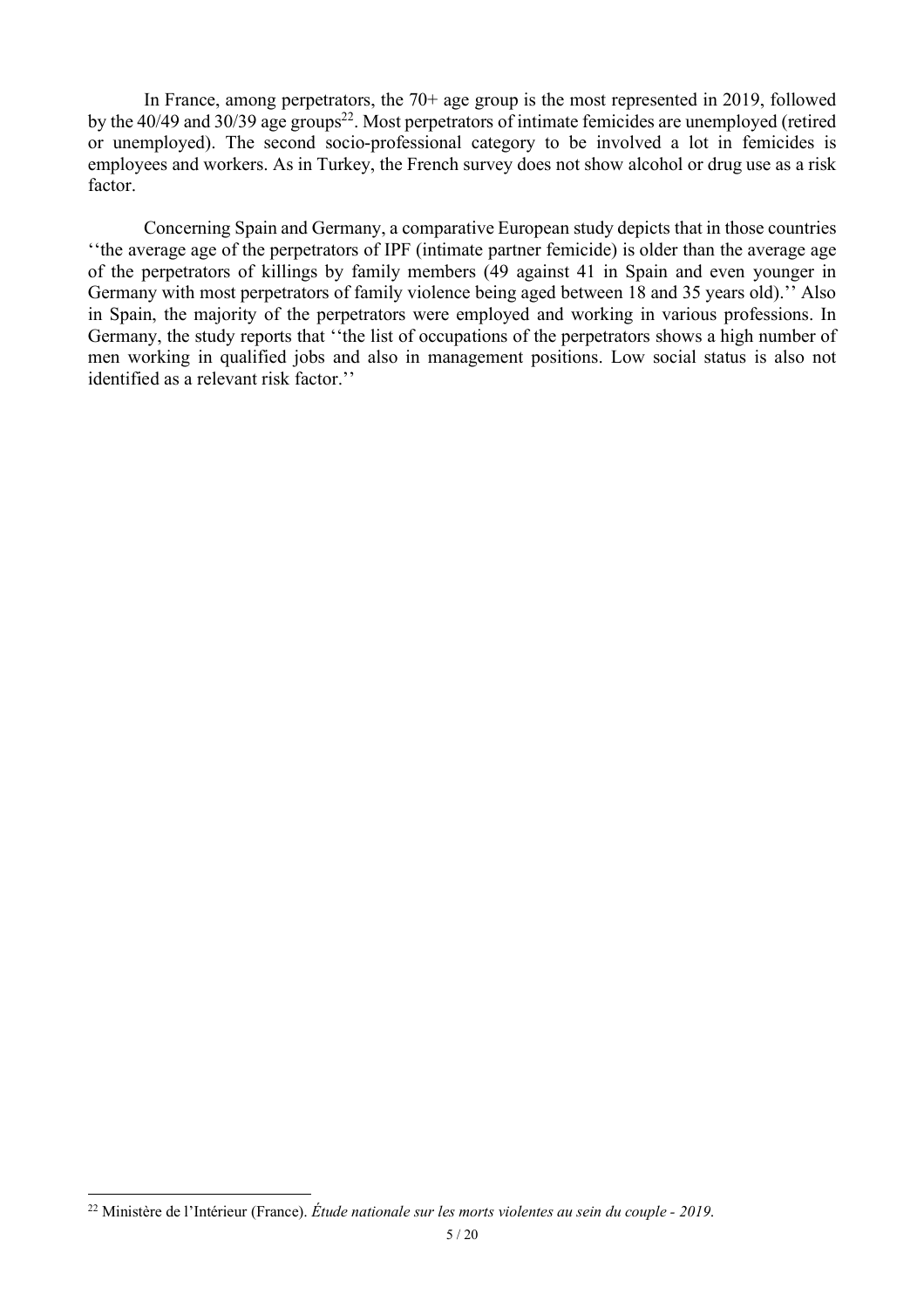## **Motives :**

## *In Turkey*

In order to understand the main motives found behind femicides in Turkey, the thesis written by Gül Akbal on femicides in Turkey<sup>23</sup> is of a great help. The author uses data and numbers provided by the Turkish association KCDP. Thus, it is found that ''between 2008 and 2012, some of the presented reasons are the following : divorce, jealousy, failure to fulfill the man's wishes, honor killing, personal crises/unemployment, rejection, theft/money/addiction, woman's own decisionmaking will (financial and social), bodily autonomy, hate crime, sexual assault, enforced suicide.'' In the following reports, between 2014 and 2021, Gül Akbal notices additional factors in the reasons explaining femicides : homophobia, transphobia, biphobia and the fact of protecting another woman from femicide. The author puts emphasis on explaining that the shift in gender roles and women's wish to make decisions for their own lives are to be seen as ''most proclaimed reasons'' for committing a femicide.

# *In the EU*

According to the 2019 French study on violent deaths within the couple<sup>24</sup>, it was found that in the case of men, a dispute was the main cause of intimate femicide. Next came the refusal of a separation (current or past), jealousy, illness or old age of the victim and/or perpetrator and then depression.

Looking at the reasons for femicide in Germany and Spain, we were unable to find any useful and relevant articles and data on the subject.

## **Victims :**

## *In Turkey*

According to writers Toprak and  $Ersy^{25}$ , "the typical IPF victim is of child-bearing age, does not have a paid job, is married or divorced, is killed in a domestic setting due to injuries to the thorax or abdomen produced by an edged/pointed weapon or firearm, and is possibly a victim of overkill.''

# *In the EU*

The 2019 French study on violent deaths within the couple<sup>26</sup> shows that the majority of women killed by their spouse or partner are between 30 and 39 years of age, then the over-70s are the second most affected category. Their median age in France is 46. Furthermore, the survey clearly shows that most of the victims are not in employment (either unemployed or retired). Next, female employees or workers are the second most affected by women. Like femicides taking place in Turkey, the French figures show that the presence of violence (physical, psychological or sexual) before a femicide is a risk factor. Thus, most women victims of femicides in 2019 had already been subjected to violence by their partner.

Regarding both Spain and Germany, a comparative report on femicides highlights that intimate femicides particularly affect young women. In Spain, in 2019-2020, the average age of

<sup>&</sup>lt;sup>23</sup> Akbal, Gül. "Femicides in Turkey. Understanding Femicides through the Social, Political, and Gendered Context." Master's thesis. Gender Studies – Intersectionality and Change : Linköping : Linköping University. 2021.

<sup>24</sup> Ministère de l'Intérieur (France). *Étude nationale sur les morts violentes au sein du couple - 2019*.

<sup>25</sup> Toprak, Sadik and Ersoy, Gokhan. ''Femicide in Turkey between 2000 and 2010.'' *PLoS ONE*, vol. 12, no. 8, 2017.

<sup>26</sup> Ministère de l'Intérieur (France). *Étude nationale sur les morts violentes au sein du couple - 2019*.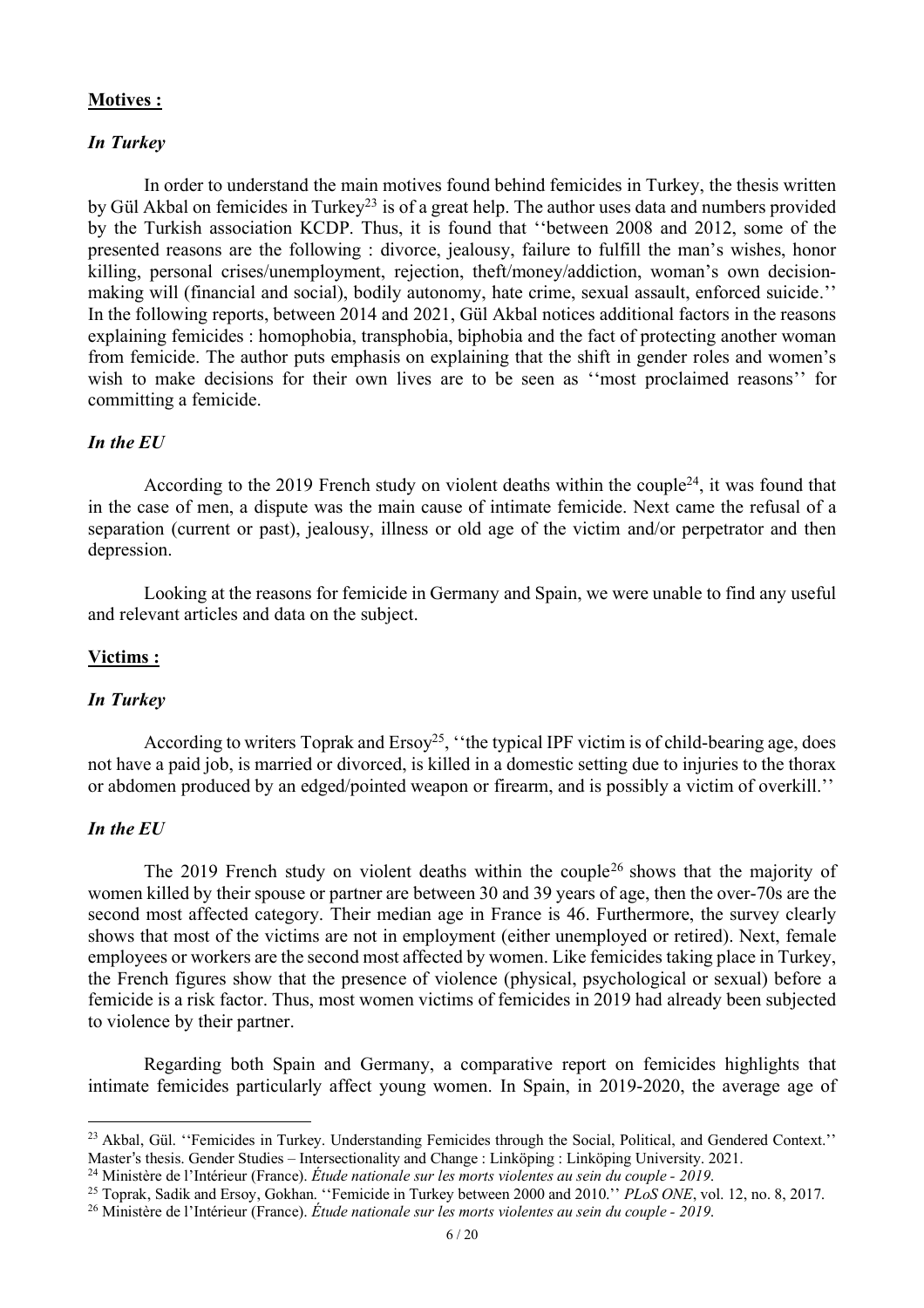women in intimate partner femicides cases was 45.8 years. The same study also suggest that ''a significant finding from the data collected is that minority ethnic women in […] Spain were found to be at greater risk of femicide, however no such indications of greater risk were found in Germany [...]. No indication of greater risk of femicide was found with repsect to unemployed and/or disabled women in all the partner countries.'' Furthermore, it was found that in Germany that ''elderly, ill or suicidal victims, as a category used in the data collection tool, appear to be at higher risk of femicide.'' Nevertheless, it is important to recall here that the lack of exact data makes comparison between different countries very difficult. Sometimes we have some interesting data for a country study, but the equivalent is not available elsewhere.

#### **Crime scene / killing methods :**

## *In Turkey*

Studies regarding femicide in Turkey appeared to show similar trends in regards to methods of killing. Indeed, the article written by Toprak and Ersoy<sup>27</sup> points out that "all types of firearms [...] and edged and pointed weapons was the dominant method of killing in femicides.'' For instance, the perpetrator's legal possession of a firearm is to be seen as a risk factor for femicide.

# *In the EU*

According to the 2019 French study on violent deaths within the couple<sup>28</sup>,  $66\%$  of women killed by their partners were killed with a weapon, 17% were killed by asphyxiation and 10% by blows to the body.

Both in Spain and Germany, the comparative study conveys the idea that the most prevalent methods of killing were killings by a sharp instrument or knife (52% in Spain and 42% in Germany), strangulation (16% in Germany and 14% in Spain) and killings by firearms (15% in Spain and 8-10% in Germany). Furthermore, hitting, kicking and blows were used as a killing method in 19% of the cases in Spain. However, here the study does not differentiate between intimate femicide type and all others.

#### **b) Update on femicide since the Covid-19 pandemic**

During the start of the Covid-19 pandemic, a lot of NGOs and international organisations warned of the risk of an increase in gender-based violence and violence taking place in the home or family sphere. The researcher of the Hebrew university of Jerusalem, Shalva Weil, particularly wrote a poignant article in which she established the following : ''femicide, like coronavirus, is a pandemic, but it has not been recognised as such. The COVID-19 virus has impacted negatively on domestic violence, and it appears that globally there is a surge in the rate of femicide.''29 Indeed, she reports that ''in Turkey, the hotlines [were] inundated with complaints by women, who [were] suffering both mental and physical violence at the hands of abusive partners. […] In France, the Interior Minister, Christophe Castaner, publicly admitted that domestic violence had increased by 30% since the lockdown.''

Furthermore, a UN WOMEN work entitled *The Shadow Pandemic: Violence Against Women During COVID-19* observes that, "[s]ince the outbreak of COVID-19, emerging data and reports from those on the front lines, have shown that all types of violence against women and girls, particularly

<sup>27</sup> Toprak, Sadik and Ersoy, Gokhan. ''Femicide in Turkey between 2000 and 2010.'' *PLoS ONE*, vol. 12, no. 8, 2017.

<sup>28</sup> Ministère de l'Intérieur (France). *Étude nationale sur les morts violentes au sein du couple - 2019*.

<sup>29</sup> Weil, Shalva. ''Two Global Pandemics: Femicide and COVID-19.'' *Trauma and Memory*, vol. 8, 2021.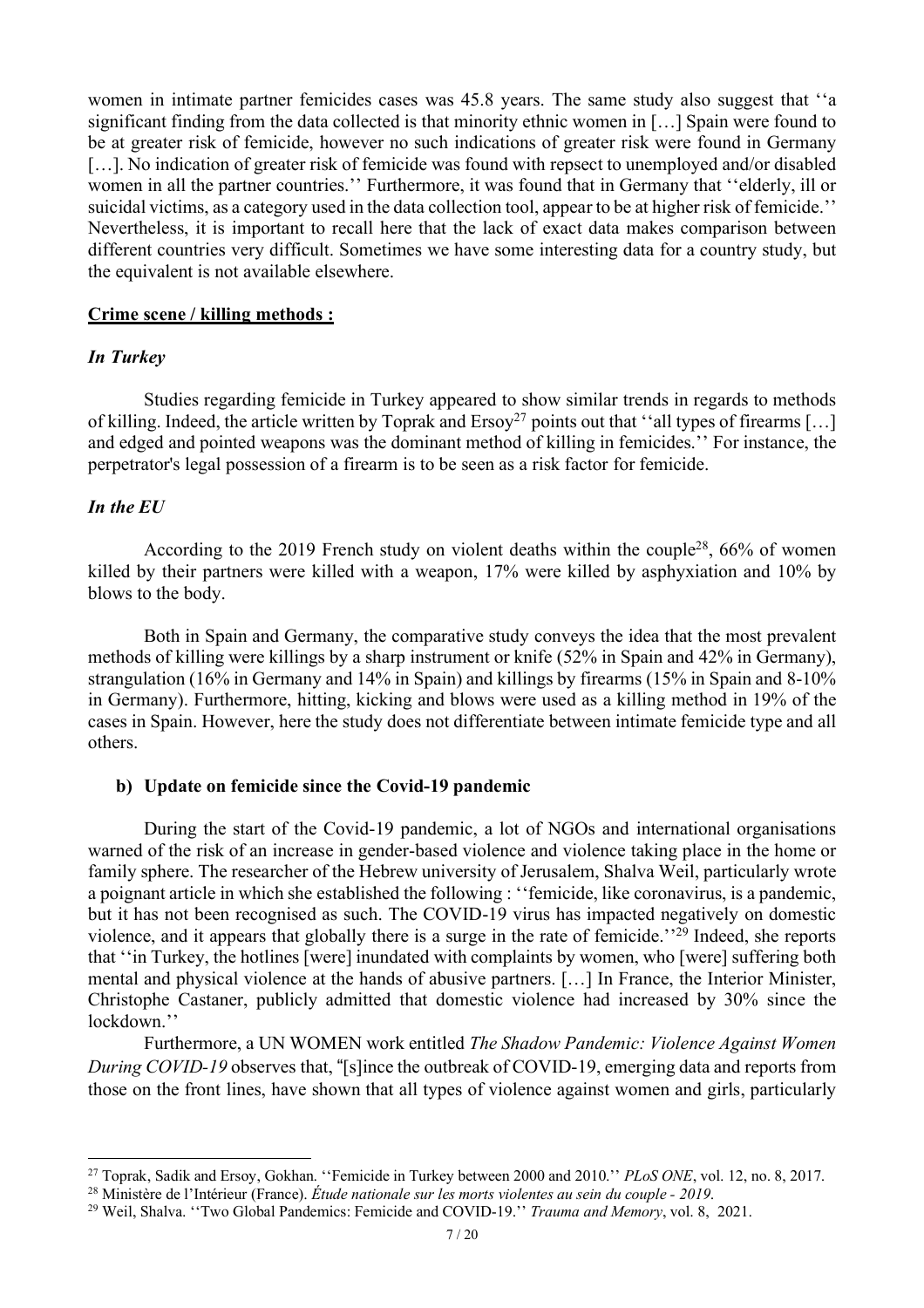domestic violence, has intensified."<sup>30</sup> Also, in a research article<sup>31</sup>, Pavithra Siriwardhane and Tehmina Khan establish that during the pandemic ''countries such as Brazil, China, France, Italy, and the USA reported unprecedented increases in domestic violence reports. The emergency calls received from women who were victims of domestic violence in Europe increased by around 60%.''

Interestingly enough to mention, Marcelo F. Aebi, Lorena Molnar, and Francisca Baquerizas<sup>32</sup> worked on the subject of femicides during the pandemic in six Spanish-Speaking Countries. Indeed, they wrote an article concluding that ''the main finding of [their] analyses is that, in Argentina, Chile, Mexico, Panama, Paraguay, and Spain, femicide neither increased during the first year of the coronavirus pandemic nor, in particular, during the months when the lockdowns were tighter.'' They also find out that ''the total number of femicides in 2020 was similar to that recorded during each of the three previous years.'' Nevertheless, the authors explain that domestic violence offenses and intimate partner violence increased during the first year of the pandemic, and particularly during the lockdowns.

In the end, while the figures are not very clear on the impact of the pandemic on the specific case of femicide, it is clear that the impact of Covid-19 on gender-based violence has been more than negative worldwide.

#### **c) The situation of refugee women**

In 2015, a governmental report made by the Instituto de la Mujer in Spain found out that 36,7% of murdered women were foreigners. Even if this number doesn't tell much about femicide in itself, domestic violence is, unfortunately, a significant form of victimization of female immigrants. In a survey done by the European Union Agency for Fundamental Rightsin 2014, a higher prevalence rate of physical and/or sexual violence was reported among women who are not citizens of their country of residence. In a study on femicides and gender based violences among migrants minorities, Nudelman, Boira, Tsomaia, Balica and Tabagua<sup>33</sup> explain that women migrants sometimes face an additional barrier when seeking for help as they do feel discriminated against. Some immigrants also reported having had bad experiences with doctors, policemen or other professionals which led them not to have faith in the people and in the systems of the host country. Research also show that country of origin is also a relevant variable in terms of domestics violence and homicide. Indeed, Rossiter and al.<sup>34</sup> show in their study that "immigrant women from non-western and developing countries are at an increased risk of violence compared to immigrant women from western and developed countries. Women without status, or undocumented migrants, also face greater risk of domestic violence and barriers to support services and protection.'' The authors also insist on the fact that there is little documentation on the subject of femicide and gender based violences among migrants or refugee communities. Nevertheless, research suggest that cultural differences and migration history might be factors increasing the risk of domestic violence. Although there is no specific research on intimate femicide in refugee camps or among immigrant populations, we can nevertheless affirm that the immigration process can trigger or increase the domestic violence experienced by immigrant women. Moreover, immigrant women face many structural barriers, including access to services adapted to their reality, which can make them more vulnerable to experiencing or being maintained in a situation

<sup>30</sup> ONU Femmes. *Mesurer la pandémie de l'ombre : violence à l'égard des femmes pendant la pandémie de Covid-19*. ONU Femmes, Les femmes comptent.

<sup>&</sup>lt;sup>31</sup> Siriwardhane, Pavithra and Khan, Tehmina. "The Gendered Nature of the Risk Factors of the COVID-19 Pandemic and Gender Equality: A Literature Review from a Vulnerability Perspective.'' *Sustainability*, vol. 13, 2021.

<sup>&</sup>lt;sup>32</sup> Aebi, Marcelo F., Molnar, Lorena, and Baquerizas, Francisca. "Against All Odds, Femicide Did Not Increase During the First Year of the COVID-19 Pandemic: Evidence From Six Spanish-Speaking Countries.'' *Journal of Contemporary Criminal Justice*, vol. 37, no. 4, 2021.

<sup>33</sup> Nudelman, Anita, Boira, Santiago, Tsomaia, Tina, Balica, Ecaterina and Tabagua, Sopio. ''Hearing Their Voices": Exploring Femicide among Migrants and Culture Minorities.'' *Qualitative Sociology Review*, vol. 13, no. 3, 2017.

<sup>34</sup> Rossiter, KR., Yercich, S., Baobaid, M., Al Jamal, A., David, R., Fairbairn, J., Dawson, M., & Jaffe, P. ''Domestic Homicide in Immigrant and Refugee, Populations: Culturally-Informed Risk and Safety Strategies.'' *Canadian Domestic Homicide Prevention Initiative*, Domestic Homicide Brief 4, 2018.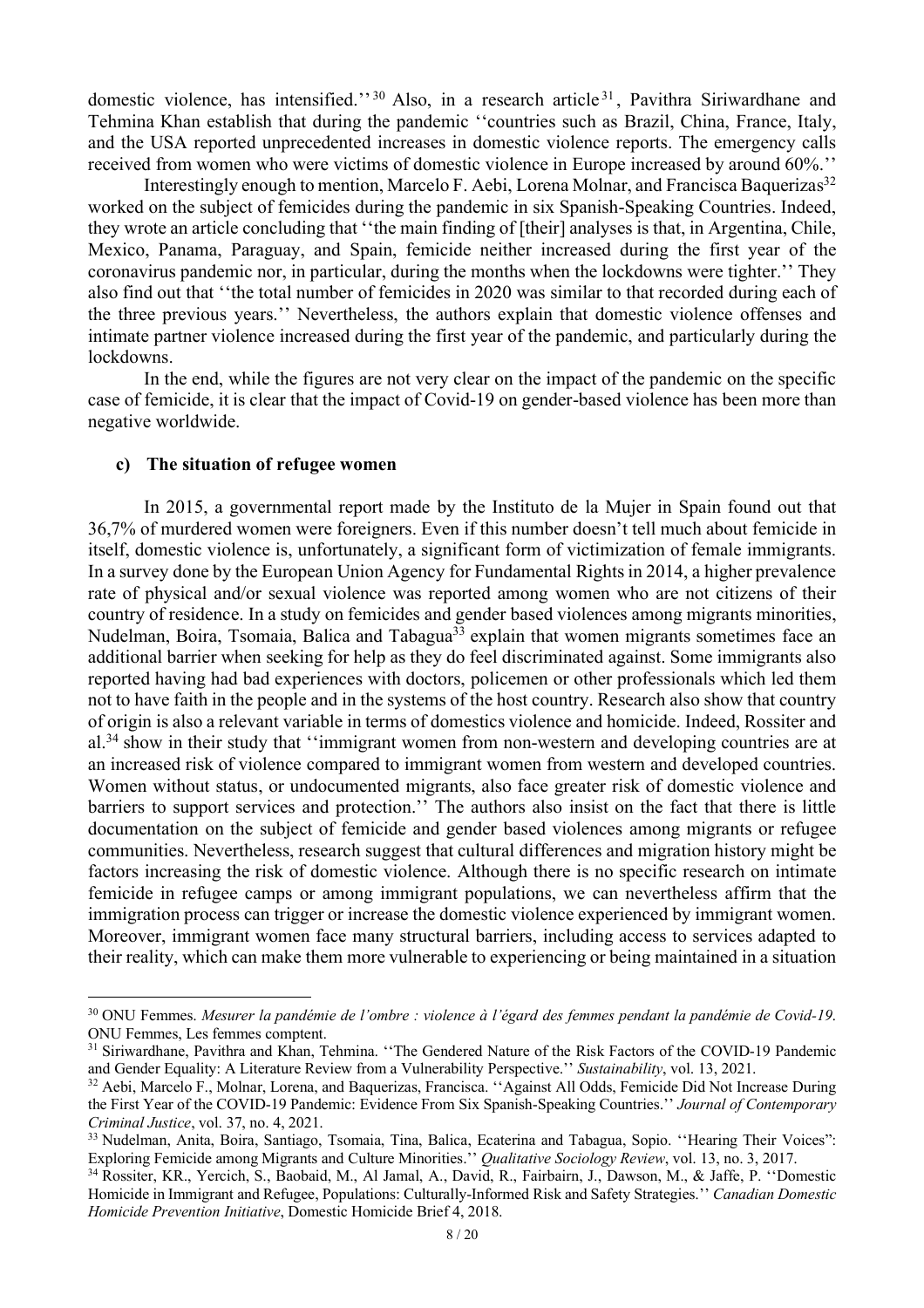of domestic violence. Finally, the migratory journey and the challenges of integration into the host society are two essential dimensions to be considered in the prevention of domestic violence among the immigrant population.

Another point we should address in this part is the principle of *non-refoulement* : ''under international human rights law, the principle of non-refoulement guarantees that no one should be returned to a country where they would face torture, cruel, inhuman or degrading treatment or punishment and other irreparable harm. This principle applies to all migrants at all times, irrespective of migration status.'' <sup>35</sup> Furthermore, the Istanbul Convention on violence against women and domestic violence (from which Turkey pulled out in 2021) reaffirms this principle of *non-refoulement* for migrant women. Article 61 (2) of the convention establishes the following : ''parties shall take the necessary legislative or other measures to ensure that victims of violence against women who are in need of protection, regardless of their status or residence, shall not be returned under any circumstances to any country where their life would be at risk or where they might be subjected to torture or inhuman or degrading treatment or punishment.'' As explained in a report prepared by the Council of Europe, ''unlike the Geneva Refugee Convention, non-refoulement under the ECHR and the Istanbul Convention applies to all expulsions regardless of considerations of national security (e.g. Chahal v. UK (1996)) or other strong public interests.'' In this sense, the principle of nonrefoulement can protect refugee women who may be vulnerable to gender-based violence once they return to their country of origin.

## **d) Femicide cases brought to the ECtHR for failure of the State to protect victims**

## *In Turkey*

#### # *Opuz v. Turkey*

Murdered by her husband in 2002, Nahide Opuz was the victim of what is known as an intimate femicide. Beyond the tragic aspect of the case, it is a very important example because of the judgment the European Court of Human Rights delivered (ECtHR). Indeed, for the first time in history, the ECtHR ''recognized that the failure of states to address gender-based domestic violence can amount to a form of discrimination under the Convention''36. The applicant to the ECtHR is the daughter of the dead wife. Her mother, herself and her sisters were victims of their father, named H.O. Several complaints had been made by the mother and the applicant, only, for fear of reprisals, they never really dared to go through with the proceedings. In 2002, Opuz's daughter filed an application with the ECtHR, asserting that the State of Turkey violated three articles of the European Convention on Human Rights (ECHR). Eventually, as Tarik Abdel-Monem explains ''the judgment went further than many expected by clearly making prevention of violence against women in the domestic sphere a positive obligation of the state.<sup>''37</sup>

#### # *Halime Kılıç v. Turkey*

Another interesting case with regards to intimate femicide in Turkey is the one of *Halime Kılıç v. Turkey*. The applicant, Halime Kılıç, is the mother of Fatma Babatlı, a woman who suffered domestic violence and was ultimately killed by her husband. Indeed, the victim had lodged in total 4 complaints against her husband. In July 2008, the Family Court issued an initial protection measure ordering the husband to remove from the matrimonial home and an injunction against any violent

<sup>35</sup> UNHR. *The principle of non-refoulement under international human rights law*. United Nations Human Rights Office of the High Commissioner.

<sup>36</sup> Abdel-Monem, Tarik. ''*Opuz v. Turkey* : Europe's Landmark Judgment on Violence against Women.'' *University of Nebraska*, 2009.

<sup>37</sup> Abdel-Monem, Tarik. ''*Opuz v. Turkey* : Europe's Landmark Judgment on Violence against Women.'' *University of Nebraska*, 2009.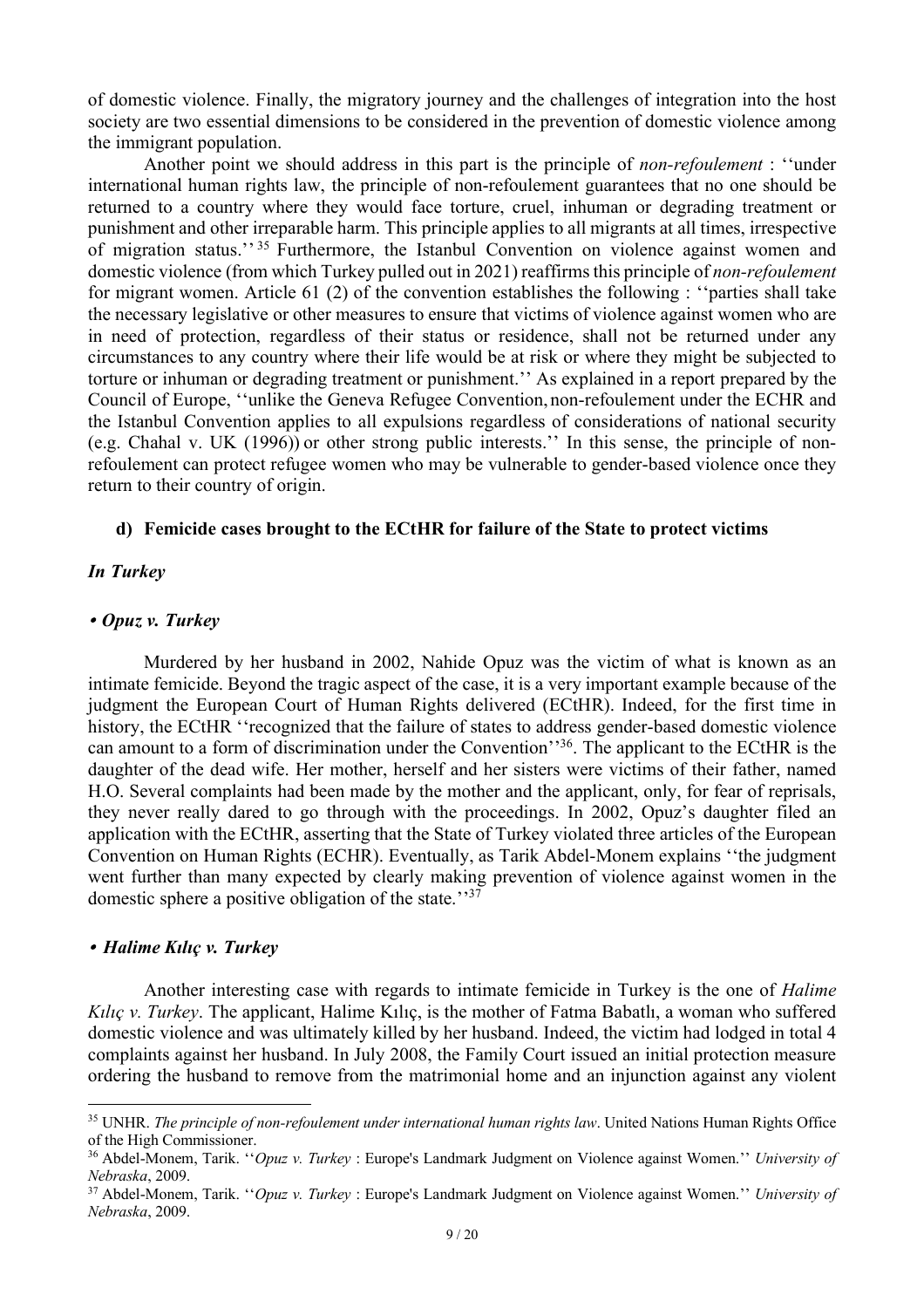behaviour towards his wife. Nevertheless, the situation worsened afterwards and violence against his wife and children did not end. In November 2008, the husband killed his wife, Fatma Babatlı, before committing suicide. In January 2009, Mrs Kılıç initiated proceedings before the ECtHR. She filed a complaint alleging a breach of duty and ''requesting the identification and prosecution of the officials who, despite her daughter's complaints, failed to carry out an effective investigation, and whose failures resulted in her daughter's death.'' The outcome of the judgment is that the ECtHR found a violation of Articles 2 (right to life) and 14 (prohibition of discrimination) of the ECHR in combination with Article 2. In addition, the Court found that Turkey should pay the applicant. 65,000 euros for non-pecuniary damage.

## *In the EU*

For the three EU countries we have chosen to focus on in this analysis, France, Spain and Germany have so far not been sued for violation of Article 2 (right to life) of the ECHR regarding domestic violence. In this sense, the families of victims of femicide in these countries have never yet blamed their state for failing to fulfill its obligations under Article 2 of the Convention.

Looking at other EU member states, the ECtHR has found some states in breach of their duties and in violation of Article 2 of the Convention. For instance, *Branko Tomašić and Others v. Croatia* and *Y and Others v. Bulgaria* touch upon cases where the victims of their husbands had contacted the authorities. In the first case, the perpetrator killed himself after killing his wife and his child a month after being released from prison, where he had been held for making death threats. In the second case mentioned, the ''woman […] was shot dead in a café in Sofia by her husband just after leaving the district prosecutor's office to complain that he owned a handgun and she feared for her life. She had made several similar complaints in the years and months leading up to the killing concerning her husband's angry, violent and obsessive attitude towards her.'<sup>38</sup> In both cases, the Court found the States in violation with Article 2 of the Convention.

## **e) Difficulty of obtaining accurate data on femicide**

As shown in a report written under the aegis of United Nations Studies Association (UNSA)<sup>39</sup>, data on femicide are very heterogeneous and confusing from one country to another. While comparing data on femicide between India and Canada, the researchers found out that ''neither country has a standardized data collection system for recording incidents of femicide'' although both countries rely on police and official crime statistics as the primary sources of femicide data. The authors also point out the difficulty of finding a common definition of femicide : what to take into account ? What criteria and what types of femicides ? This poses an obstacle to research from the outset and could make comparison between countries inaccurate. Thus, the researchers suggest ways that would allow for cross-country comparisons and facilitate international cooperation on this issue. First, they invoke ''international cooperation'' : ''as a global crime, the international community should collaborate in a coalition to avoid doubling activities''. Secondly, the ''methodological consideration'' : ''there is an ongoing (urgent) need to collect data on femicide''. Furthermore, they also suggest improving the definition to facilitate data collection, but also to be able to engage in national and international comparisons. Finally, the authors believe the international community should improve its ''data sources'', i.e, ''explore the use of qualitative

and quantitative data sources in femicide. Such data can/should be collected on all regional national and international levels and across a range of primary and secondary sources.''

# **II. LEGAL RECOGNITION OF FEMICIDE**

<sup>38</sup> UNSA. *Femicide, Volume XIII. Collecting Data on Femicide*. United Nations Studies Association, 2020.

<sup>39</sup> UNSA. *Femicide, Volume XIII. Collecting Data on Femicide*. United Nations Studies Association, 2020.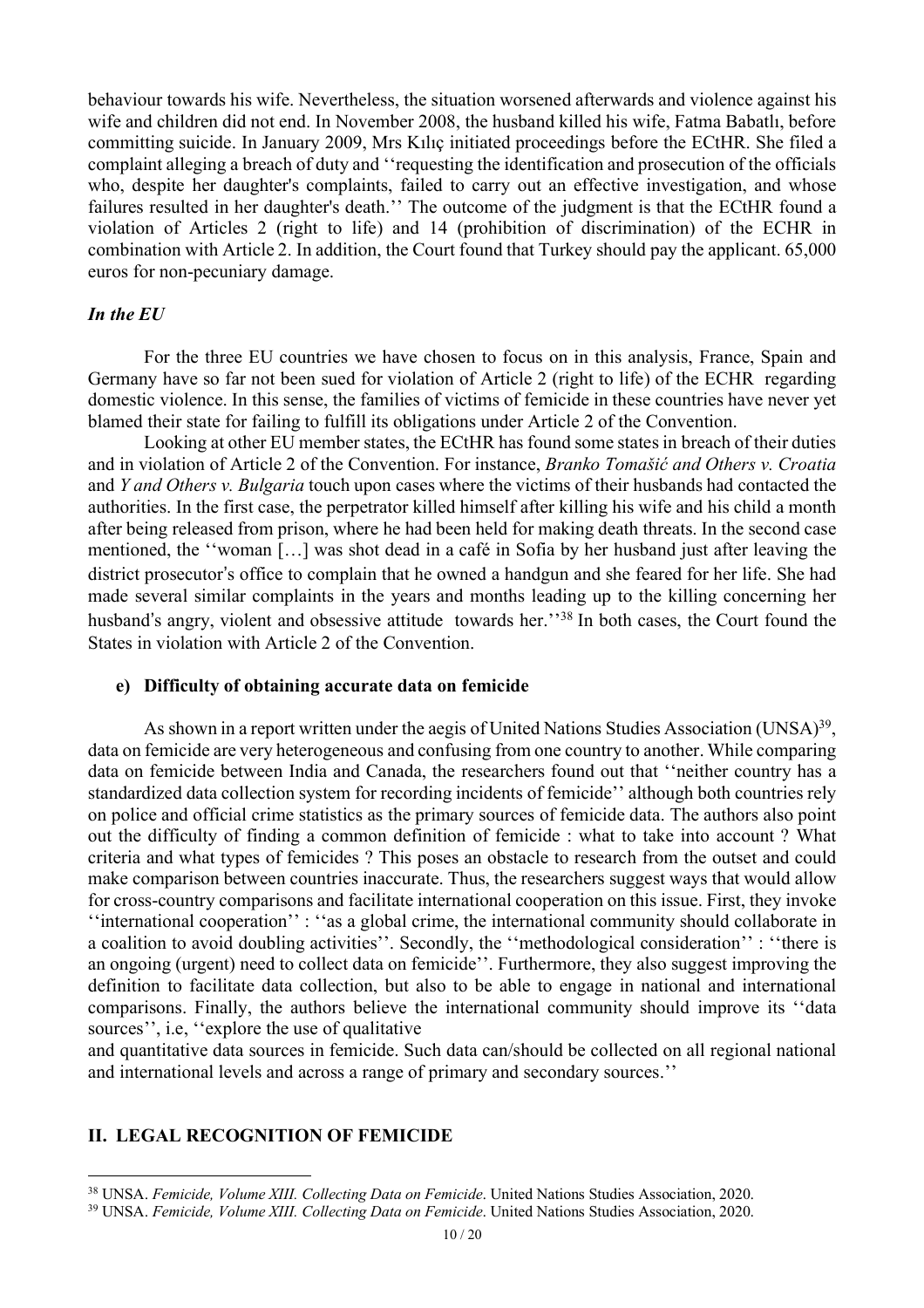#### **a) In Turkey**

Like a number of countries, Turkey does not recognize femicide as such in its criminal code. Although we will come back to this in more detail in the following section, we can already mention Law No. 6284 implemented in 2012. Thus, Law No. 6284 on Protection of the Family and Prevention of Violence against Women was established on the basis of the Istanbul Convention. Before this law, Law No. 4320 on the Protection of the Family, implemented in 1998, was the very first legal text on domestic violence in the country and proved to be insufficient in preventing violence against women. However, on 20 March 2021, the president of the Republic of Turkey announced Turkey's withdrawal from the Istanbul Convention with a Presidential Decree. In doing so, Law No. 6284 no longer seems to carry as much weight.

## **b) In the European Union**

As explained in a report addressing femicide (dated from 2020) in the EU and worldwide<sup>40</sup>, ''the EU-27 and the United Kingdom have no definitions of femicide in the legal context, but killings of women are classified in several ways, including intentional homicide, non-intentional homicide and manslaughter.''

For instance, in France, there is no definition of femicide in the French Penal Code but this type of offense can still fall under under other provisions of French law such as''voluntary murder''or ''manslaughter.'' On another note, experts, NGOs and victims-rights associations have often advocated for the inclusion of femicide in the Penal Code. It was discussed in parliament in 2020, but not approved.

As far as Germany is concerned, the situation is very similar to France. There is no such thing as ''femicide'' in the German Criminal Code. However, this type of offence may fall under other provisions such as ''murder under specific aggravating circumstances'', ''murder'' or ''bodily harm resulting in death.''

Regarding Spain's legislation, there is no definition of femicide in the Spanish Penal Code either, but this type of infraction falls under other provisions of the national criminal law. Furthermore, in December 2021, Spain's government announced that it will be the first country of the UE to count femicides. Indeed, the ministry of equality declared that from 2022 onwards, five types of feminicides will be counted : feminicide taking place in the marital sphere, feminicide committed by a member of the victim's family, so-called ''social'' feminicide, i.e. carried out by a stranger, a colleague or a friend, and sexual feminicide, i.e. linked to sexual violence or exploitation as well as to sex work, forced marriage and genital mutilation. Finally, so-called ''proxy'' feminicide, i.e. the murder of a person (relatives, children) to harm a woman, will also be taken into account. Although this does not include a written change in the standards and legal recognition of femicide, these are measures that will help to monitor the numbers more closely.

With regard to France and Spain, they are among a small group of EU Member States that recognize ''hatred, contempt or hostility towards a person because of their gender; connotation of gender violence; or sexism as aggravating circumstances.''41 Both States also report the homicide of an intimate partner (wether cohabiting or not) as an aggravating circumstance. For example, in Spain, the 2004 Organic Law for Integral Protection against Genderbased Violence (GBV) applies only to '%violence that men exert against women who are or have been their intimate partners, or who are or

<sup>40</sup> EIGE. *Measuring femicide in the EU and internationally: an assessment*. European Institute for Gender Equality, 2021.

<sup>41</sup> EIGE. *Measuring femicide in the EU and internationally: an assessment*. European Institute for Gender Equality, 2021.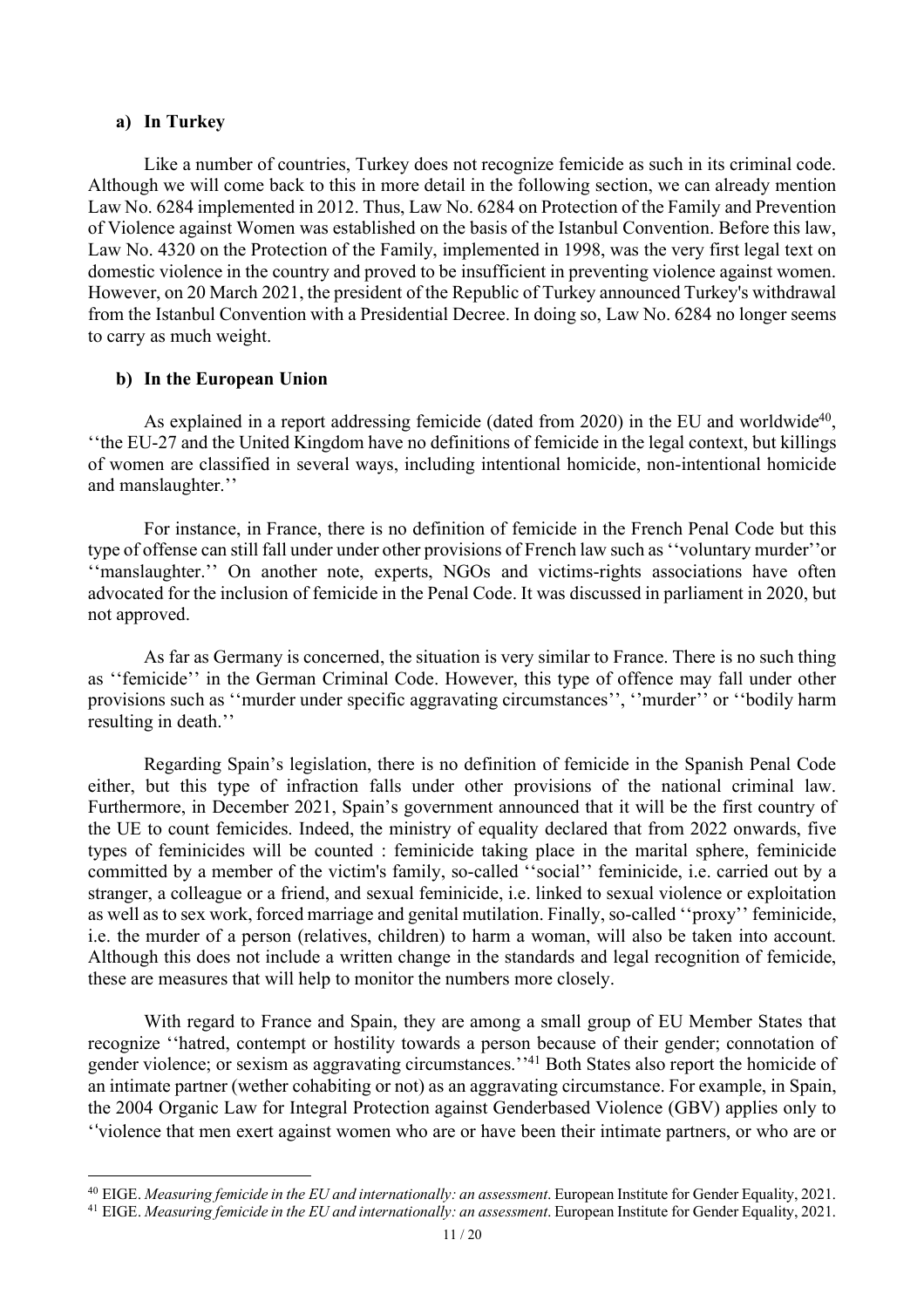have been in an intimate relationship with them, with or without cohabitation.<sup>''42</sup> On another note, a study<sup>43</sup> showed that Sweden and Spain are the only EU members to recognize intimate partner violence against women as a specific offence, differentiated from domestic violence.

Ultimately, in most EU member states, there is still no legal recognition of femicides. Although some countries (notably Spain) seem to be putting more governmental means into documenting and analyzing this crime, the fact remains that a femicide is classified in a broader category such as homicide. Conversely, between 2007 and 2017, 18 countries of South America decided to introduce femicide as a criminal offence, thus introducing a legal definition of femicide (e.g. the killing of women because of their gender).

#### **III. LEGAL MEANS TO PREVENT FEMICIDE**

## **a) In Turkey**

#### *Law No. 6284 and some other governmental measures*

As explained briefly before, Law No. 6284 on Protection of the Family and Prevention of Violence against Women was set up to protect women and, in some ways, prevent gender based violence. The implementation of this law became possible after Turkey signed the Istanbul Convention. Law No. 6284 was thus designed to protect women from violence coming from men in their immediate circle or a perfect stranger.

On the website of the Turkish NGO Mor  $\text{Cat}^{144}$ , it is possible to find information on the use of this law for victims. First, the law defines violence as all kind of acts that result in or are likely to result in physical, sexual, psychological, or economic harm or suffering. Then, several rights are being set by this law. For instance, women can request shelter or temporary close protection in case they fear being harmed by a perpetrator or possible perpetrator. Moreover, women can request the offender to be barred from entering the shared home and prevented from approaching them. Also, women can request the perpetrator to be stopped from contacting them via phone, mail or social media. Some other measure are such as : have its address hidden in official documents, undergo a change of identity, have the firearms removed from one's perpetrator, obtain temporary custody and alimony, obtain temporary financial aid, request a family residence annotation to be put on the title deed of your home and finally, if a protection order is issued under Law No. 6284, the victim is entitled to free general health insurance under this law.

Among other things, article 14 of the law states that the Ministry of Family and Social Policies ''shall establish the Violence Prevention and Monitoring Centers, where necessary qualified personnel especially the women are employed and perform a duty, and where the support and monitoring services are provided to the persons to prevent the violence and efficiently implement the protective and preventive measures.''45 These centers should, in particular, build a data bank in order to monitor the implementations of judge acts and cautionary decisions. Also, these centers should popularize the call centers.

On another note, a European study on femicide<sup>46</sup> mentions working Group Committee on Femicide as a governmental mean to address the issue. Indeed, the reports states that ''since 2009, the Ministry of Internal Affairs General Directorate of Security and the General Commandership of

<sup>42</sup> Weil, Shalva, Corradi, Consuelo and Naudi, Marceline. ''Femicide across Europe. Theory, research and prevention.'' *Policy Press*, University of Bristol, 2018.

<sup>&</sup>lt;sup>43</sup> Fabre Rosell, Cristina and Eder, Teresa. "During the lockdown we saw a spike of violence but a drop of femicides." *Wilson Center,* 2021.

<sup>44</sup> Mor Çati website

<sup>45</sup> Law No. 6284 (Turkey). *Law to protect family and prevent violence against women*. Adopted in 2012.

<sup>46</sup> Weil, Shalva, Corradi, Consuelo and Naudi, Marceline. ''Femicide across Europe. Theory, research and prevention.'' *Policy Press*, University of Bristol, 2018.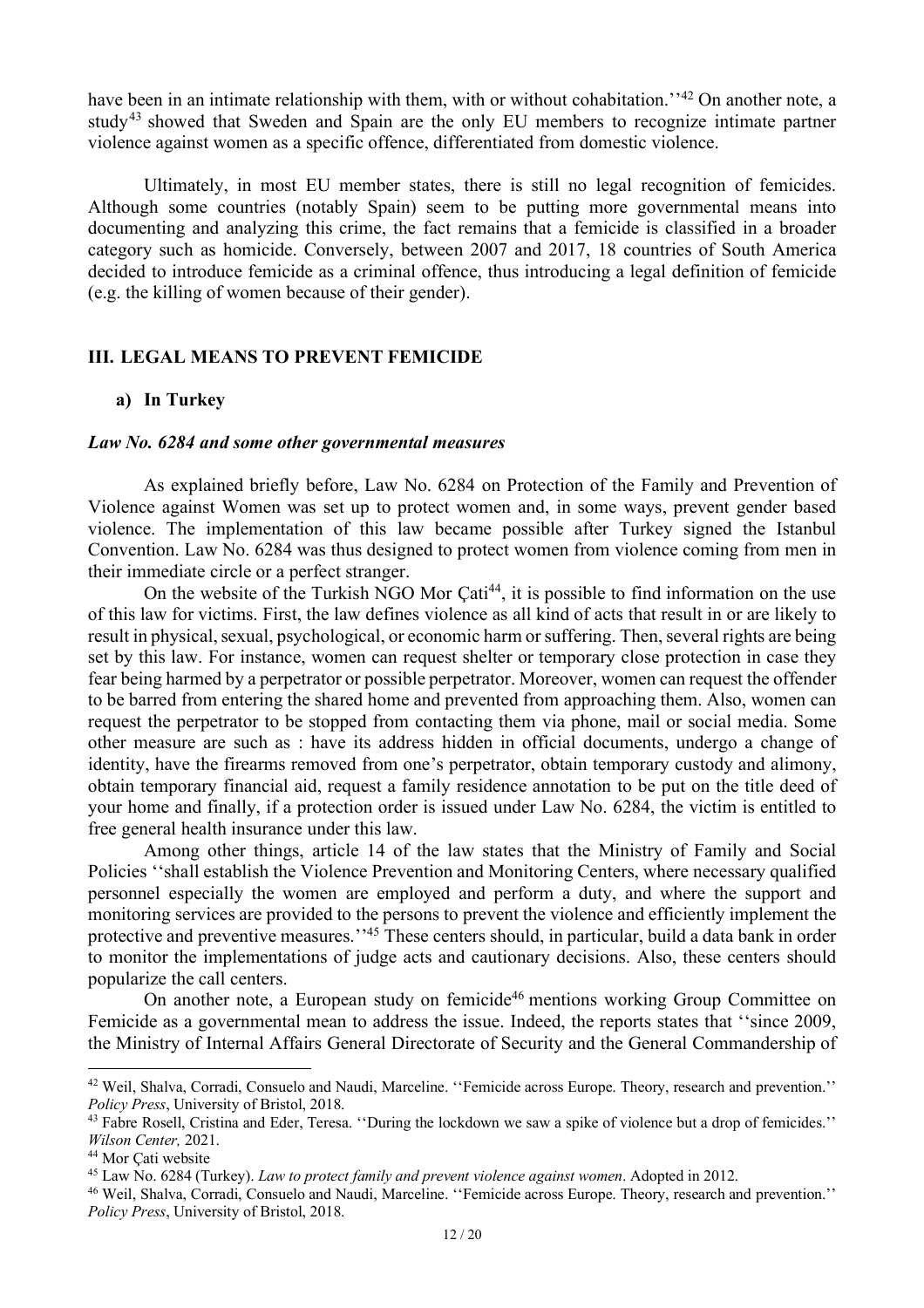the Gendarmerie (Rural Police) have been using a 'Registration Form for Domestic Violence 'and have therefore been recording data on femicide as a result of domestic violence committed against women expressly because they are women.'' Then, in 2017, a working group committee on femicide was established by the Ministry of Family and Social Policies. Finally, a last initiative we could mention that was put in practice by the Turkish government to address the problematic of femicide is the National Action Plan on Combating Violence Against Women (2016–20). *Failures and ineffectiveness of Law No. 6284*

Though Law No. 6284 looks promising on paper, Turkish feminist organizations claim that the law is deficient in its implementation. Indeed, one can read on KCDP's website that there is a failure in protecting women from their perpetrator. In 2021, among the 251 cases of femicide, 24 women had a restraining or protection order, 9 of them had given complaints to the police or the prosecutor's office and 30 of the deceased women were in the process of divorce. In that regards, the Turkish NGO underpins that ''all these examples show how vital the full and effective implementation of the Istanbul Convention and 6824 is for women. For the effective protection of women, injunctions should be implemented, the process should be followed, all units of the state should protect women's rights, and public officials who do not fulfil their duties should not go unpunished.''

# *Withdrawal from the istanbul convention*

In March 2021, the Turkish President withdrew his country through a presidential decree from the Council of Europe Convention on preventing and combating violence against women and domestic violence. The pretext given by the President was that the convention would threaten the integrity of the family (as it was designed in Europe and for European states which, according to Erdogan, put the individual before the family) and would risk normalizing homosexuality. In Turkey, homosexuality is not illegal, but it remains a taboo subject.

But what are the implications of Ankara's exit from this international treaty ? Well, as Penny Kapusuzoğlu<sup>47</sup> explains, "without the Istanbul Convention, Law No. 6284 is the only protection left, however ineffectual it may be.'' Indeed, Law No. 6284 and the Istanbul Convention were the primary sources in Turkey for protecting women against all forms of violence. Now, Turkey is facing a legal gap in the protection of women. As Penny Kapusuzoğlu puts forward in her article ''the occurrence of femicide in Turkey continues to escalate, yet the reluctance to act has left a wider gap in the prospect of gender equality being realized. The government's decades-long refusal to gather or disseminate data on femicide reflects the mentality with which equal rights and gender-based violence are approached.'' In this sense, Ankara's withdrawal from the Convention was a step backwards for the country that had once been the first to adopt the Convention. Feminist associations are worried, the consequences of this withdrawal will probably be more than negative.

# **b) In the EU**

## *The Istanbul convention, first legally binding instrument at the European level*

At the European level, the Istanbul Convention is to be seen as the first legally binding instrument regarding violence against women and domestic violence. Indeed, on 13 June 2017, Věra Jourová, European Commissioner for Justice, Consumers and Gender Equality, signed the Istanbul Convention on behalf of the European Union. Although France and Spain had already ratified it since 2014, Germany finally became subject to this convention in 2018.

<sup>47</sup> Kapusuzoğlu, Penny. ''A Year in Review: The Consequences of Turkey's Withdrawal from the Istanbul Convention.'' *The International Affairs Review*, 2022.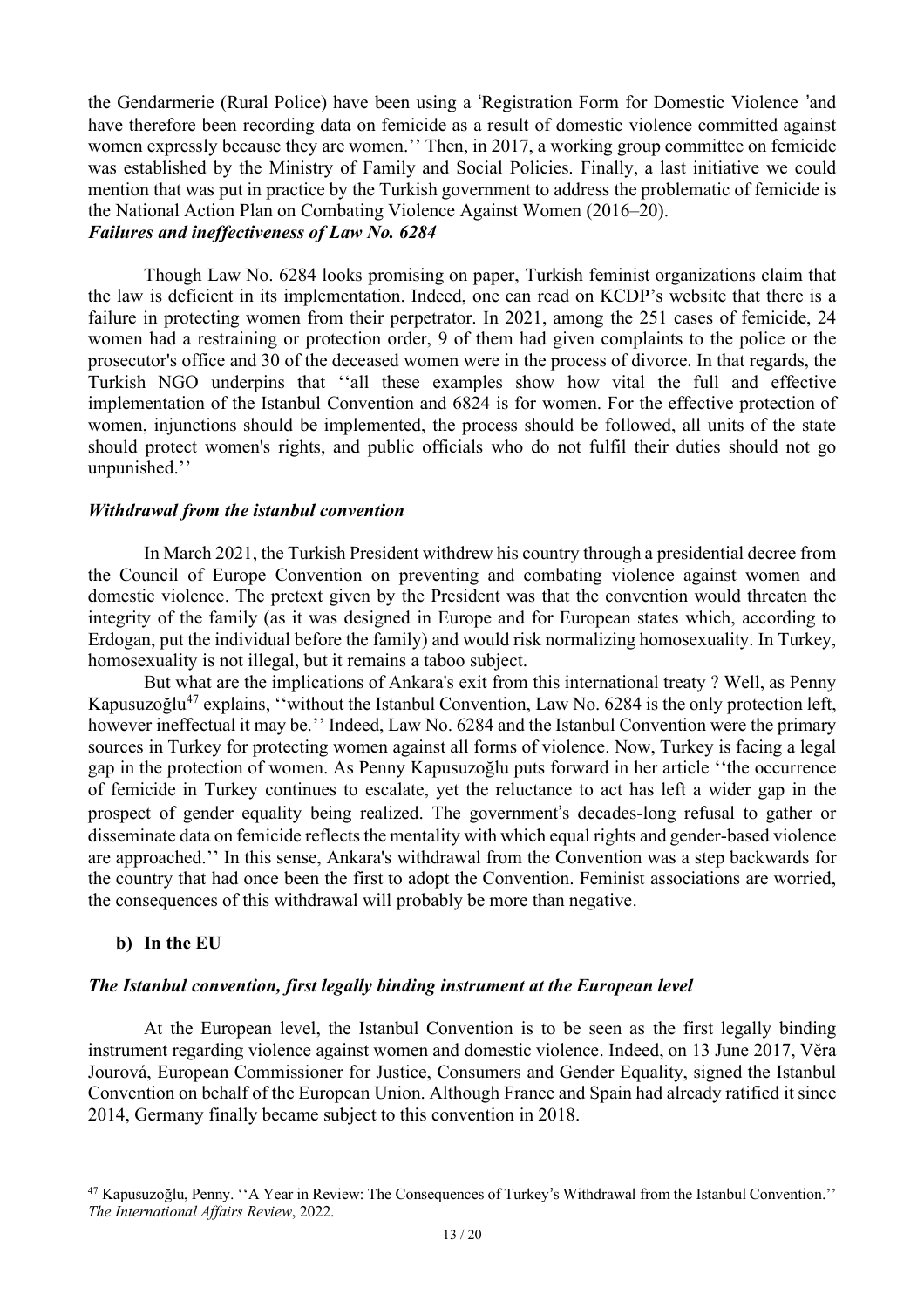In brief, the convention adresses four main pillars : prevention, protection, prosecution and integrated policies. Prevention : this means that states commit to training professionals who are in close contact with victims, who raise awareness and work with the NGO network. Protection : States must undertake to take adequate measures to protect victims (give the police the power to remove a perpetrator of domestic violence from his or her home, ensure that the victim has access to relevant information, set up a number of easily accessible shelters throughout the country, create crisis units for rape and sexual violence, set up 24 hours a day telephone lines). Prosecution : as the Convention defines and criminalises various forms of violence against women as well as domestic violence, in order to give it legal force, it may be necessary for States parties to introduce new offences into their criminal systems. For example, forced marriages, psychological violence, female genital mutilation, abortion and forced sterilisation should be able to be criminalised and punished. Integrated policies : the Convention requires parties to implement comprehensive and coordinated policies involving government agencies, NGOs, and national, regional and local parliaments and authorities. The aim is that prevention and control policies are implemented at all levels of government and by all relevant bodies and institutions. This can be done, for example, by developing a national action plan with a specific mission or role for each agency.

## *The monitoring mechanism set up by the convention*

In order to follow and assess the implementation of the Convention at national levels, the convention established a monitoring mechanism. Thus, the monitoring mechanism consists of two distinct, but interacting pillars : the Group of Experts on Action against Violence against Women and Domestic Violence (GREVIO), an independent expert body, and the Committee of the Parties, a political body composed of official representatives of the states that are party to the convention. Their findings and recommendations of these two entities help ensure states 'compliance with the convention and guarantee its long-term effectiveness.

#### *National mechanisms and laws*

#### **France**

In France, the ''Grenelle des violences conjugales'' (Grenelle on domestic violences), set up between 3 September and 25 November 2019, is a series of round tables that highlighted the problems of domestic violence in order to find solutions. France also has put into practice an interdepartmental unit for protecting women against violence and for combating trafficking in human beings (MIPROF). The role of this unit is to enhance global knowledge on violence against women, develop training programmes for professionals who take charge of women who are victims of violence and coordinate the actions against trafficking in human beings at a national level. On another note, this unit bases its tasks on recommandations of the Istanbul Convention.

In addition, since 1992, France has passed various specific laws aimed at combating violence against women. With regard more specifically to domestic violence, since 1994 the Criminal Code has recognized the particular seriousness of this type of violence and provides for a series of offences of violence, punishable by aggravated penalties when committed by a spouse or cohabitant.

#### **Germany**

In Germany, several legislations condemn domestic and gender based violences. Articles 1 and 2 of the German Constitution protect human dignity and guarantee the right to life. Implemented in 2001, the Act on Protection against Violence established the principle of ''stay-away order'' and enables to protect victims or potential victims of domestic violence to be away from the perpetrator. Some police laws of the federal states such as Berlin, Bavaria or North Rhine-Westphalia also contain regulations that enable the police to issue a prohibition of contact against the offender for a few days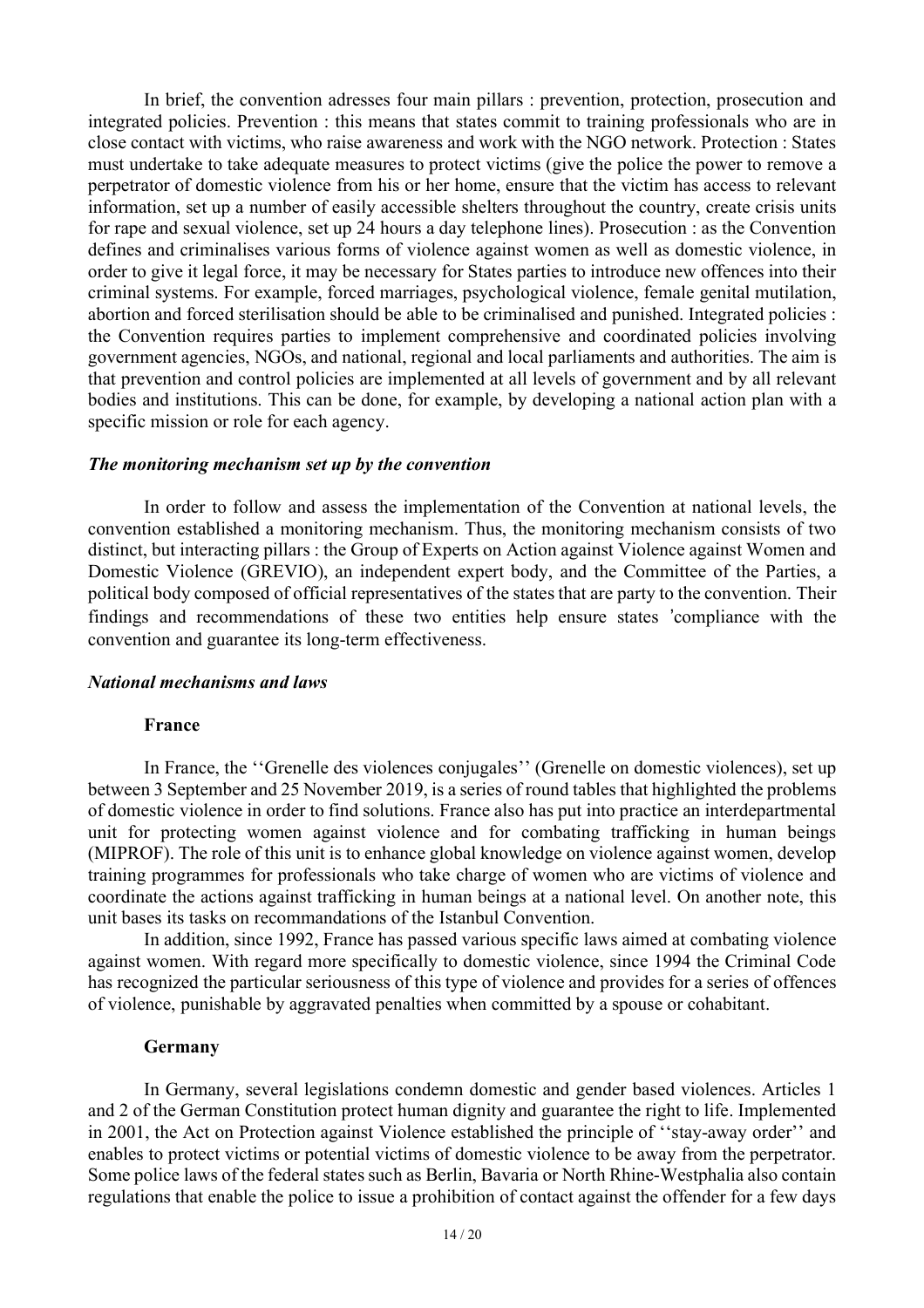or until the court decided on a ''stay-away order'' under the Act on Civil Law Protection Against Violence. The German Criminal Code in itself criminalises a number of forms of domestic violences such as physical or sexual violences. Finally, to some extent, the German Civil Code also adresses domestic violence claims.

On another note, the German Police Criminological Statistics (PKS) which is collecting all cases of killings includes additional data on the gender of the victims and victim–perpetrator relationship. Also, the Network of Autonomous Shelters gathers data regarding femicide cases via internet.

## **Spain**

In terms of legislation, Spain is probably one of the most advanced countries in regards to gender violences. Indeed, some specialized courts for violence against women address domestic violence and gender-based violence. Spain's legislation has some statutes and codes specifically intended to protect women from violence : Comprehensive Protection Against Gender-Based Violence Law, Effective Equality of Men and Women Law, State Pact Against Gender Violence, Aid and Assistance to Victims of Violent Crimes and Against Sexual Freedom. The Spanish Ministry of Health, Social Services and Equality also provides a governmental delegation for gender based violence. The reason Spain is often depicted as the good student of the European Union is probably because the country it adopted in 2004 one of its first specific law against gender violence and set up special courts. Compared to other European countries, this step was done earlier on the Spanish territory. Moreover, in 2007, the country set up a free telephone platform to guide women victims of violence, which does not leave a trace on the telephone bill. Two years later, the Spanish government introduced the electronic bracelet for violent spouses or ex-spouses, which allows the woman victim of violence and the police to be informed of the man's arrival within a defined area.

At the level of the European Union, a research institute that is providing some data on gender based violences and femicide is the European Institute for Gender Equality (EIGE). Created in 2010, this institute provides some fact sheets on all EU member states.

# **c) Suggestions and recommendations for action at institutional level**

Inspired by a briefing written by the European Parliament<sup>48</sup>, we suggest several avenues to be explored at institutional level in order to fight and prevent femicide.

Firstly, the countries of the European Union, Turkey, but more broadly the international community should make feminicide a priority on their political agenda and in their public discourse, including, but not limited to, policies to prevent violence against women. Countries should make prevention of femicide one of their pillars for the coming years (prevention in schools, on TV through advertisements, through government announcements and massive campaigns). Another step could be to establish a dialogue between NGOs, civil society and actors involved in the fight against femicide and government figures. Men and men's associations must also be included as stakeholders in the fight against femicide. Governments must be able to count femicides without being the sole actors in the official count. A final suggestion would be to establish international cooperation on data on femicide.

# **IV.CIVIL SOCIETY AND ORGANIZATIONS WORKING WITH FEMICIDE**

Paying attention to civil society and NGOs working in the field of gender based violence, domestic violence or femicide helps to understand how these problematics are being addressed in each country. Indeed, in this research, most of the data, numbers and statistics we used come from

<sup>48</sup> Directorate General for external policies. *Briefing - Femicide, its causes and recent trends: What do we know ?* DROI Subcommittee, European Parliament, 2021.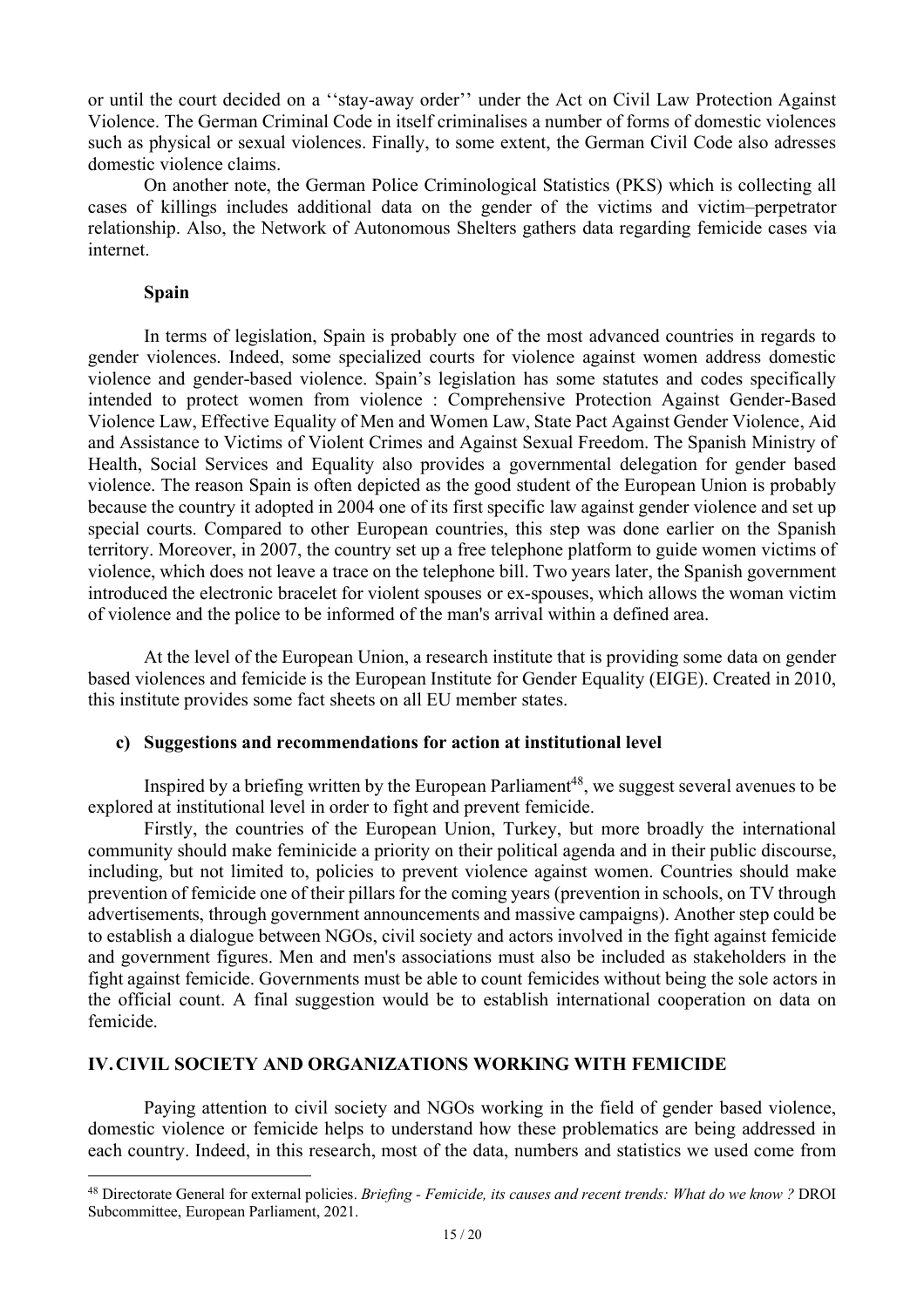websites run by NGOs. Nowadays, the leading actors in the fight against femicides are on the side of civil society.

## **a) In Turkey**

With 209.000 followers on its instagram page, Kadın Cinayetlerini Durduracağız Platformu (KCDP) is probably the most well-known and impactful organisation which works to protect women from femicide. Created in 2010 by Gülsüm Kav, the purpose of KCDP is to raise awareness about sexism and gender based violences as well as femicides. Among other things, the organisation providesinformation via its website on women'srights and the recourse women can take if their rights are threatened or violated. The association's activists also mobilise at major events to fight for more rights. On the Instagram page as well as on the website, KCDP updates the count of femicides in Turkey and makes annual and monthly reports.

Another Turkish database recording the number of femicides is Anıt Sayaç. The webpage lists all femicides that have occurred since 2008 in Turkey. The women are listed by year and for each case of femicide, it is possible to access a press article about it.

Moreover, Ceyda Ulukaya, a *Daily Milliyet* reporter created in 2021 a detailed database of femicide committed in Turkey<sup>49</sup>. The database covers a period of 10 years. The map of femicide answers different questions : ''at what age and where were women murdered and on what pretexts? Did they demand protection before the murder? Was she systematically being exposed to violence? Could the murders have been prevented?''

## **b) In the EU**

## *France*

In France, one of the most famous organization working to preserve women's rights and fight against gender-based and sexual violence is NousToutes.org. Created in 2018, the collective is actionoriented with two main objectives : (1) to demand effective public policies against gender-based and sexual violence in terms of budget and methods, and (2) to raise public awareness of the facts and mechanisms of gender-based and sexual violence through actions, communications and training. In addition to being very active (463.000 followers on Instagram), the collective records the number of women victims of femicide each year.

Another organisation we could mention in Féminicides par compagnons ou ex. Created in 2016, this voluntary feminist collective is made up of whistleblowers who, since January 2016, have been keeping track of women presumed to be victims of conjugal crimes in France perpetrated by their partner or ex-partner.

Another phenomenon that has grown since the lockdowns is the pasting (on the walls of Paris in particular) of slogans against sexist, sexual, economic, psychological, verbal and physical violence against women. For instance, the Instagram Page Collages feminicides paris counts 84.700 followers and aims to raise awareness against this type of problematics.

## *Spain*

Looking at Spain, Feminicidio.net is an organisation that provides very detailed data on femicides taking place in Spain. Indeed, most of the number we used at the beginning of this article regarding Spain were coming from this website. The collective describes itself as a portal to make gender-based violence in Spain and Latin America visible with news, interviews, articles, special investigations and online training.

<sup>49</sup> Ulukaya, Ceyda. ''Who, Where, How: Femicide Map of Five Years.'' *Bianet*, 25 Nov. 2015.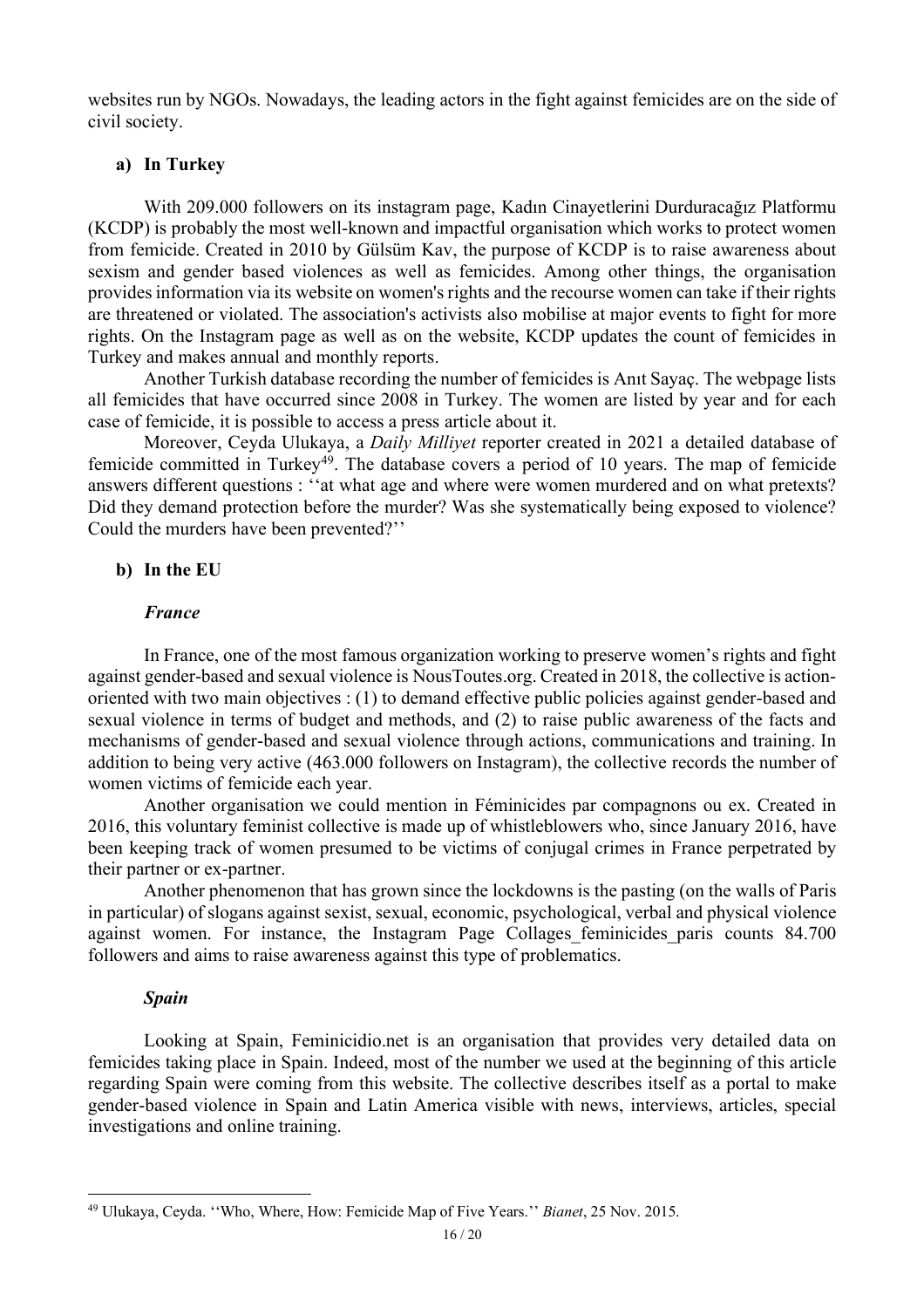Another collective we can mention is the Comite de vagua pel 8M, which means Strike Committee for 8 March. This association is particularly active around 8 March and International Women's Rights Day.

Fundacion Mujeres is also active in contributing to the social and political change needed to ensure that equality between women and men is real and effective in all areas of life and, in this way, improve the social situation, quality of life and full rights of women.

#### *Germany*

In Germany, One Billion Rising is an active organisation in terms of fight against femicides, sexism, misogyny and several other issues. More broadly, One Billion Rising is a global campaign to end violence against women and promote equality. Initiated in September 2012 by New York artist and feminist Eve Ensler, the 'billion' refers to a UN statistic that one in three women will either be raped or suffer a serious physical injury in their lifetime. The campaign was launched as part of the V-Day movement. This is one of the world's largest campaigns to end violence against women with thousands of events in up to 190 countries around the world.

Created in 1865, the General Association of German Women was the first feminist German association. Today, this organisation affiliates itself with the International Alliance of Women. This international alliance aims at "working to promote women's human rights around the world, focusing particularly on empowerment of women and development issues and more broadly on gender equality."50

We have to admit here that without any knowledge of German it is difficult to get many results in English on the internet. For instance, the information provided on Germany is not always comprehensive. Especially in the case of feminist associations, it is difficult to identify them.

# **CONCLUSION**

To conclude this article, let us remember the idea expressed by Shalva Weil : femicide is as global a pandemic as Covid-19. Indeed, whether it is Turkey, France, Germany, Spain or any other EU country, femicide is a crime that is perpetuated. Data regarding femicide vary from country to country, although some similarities exist (e.g. at the crime scene level).

Concerning the legal recognition of femicide, this is not yet the case, neither in Europe nor in Turkey. Unlike some South American states that recognize the crime of femicide in their penal code, in Europe the same crime is sanctioned by other offences. In Turkey, the legal recognition and punishment of the crime of femicide is far from being completed.

In terms of the means put in place by States to combat femicide, and more broadly to combat violence against women, Spain is considered to be the ''model pupil''. Policies are also in place in France and Germany. In Turkey, the law protecting against domestic violence appears to be weak. The task of all governments is therefore important and there is still a long way to go before real safety for women is achieved.

Finally, we ended up mentioning some of the major civil society actors who are active in the protection of women's rights. In each of the countries, there is a real network of associations that count femicides, carry out prevention and raise awareness of these issues.

<sup>50</sup> Bestmann, Rosa. ''General German Women's Association (Allgemeiner Deutscher Frauenverein, ADF) (1865-2018).'' *Towards Emancipation ? Women in European history, a digital exhibition & encyclopedia*, 2018.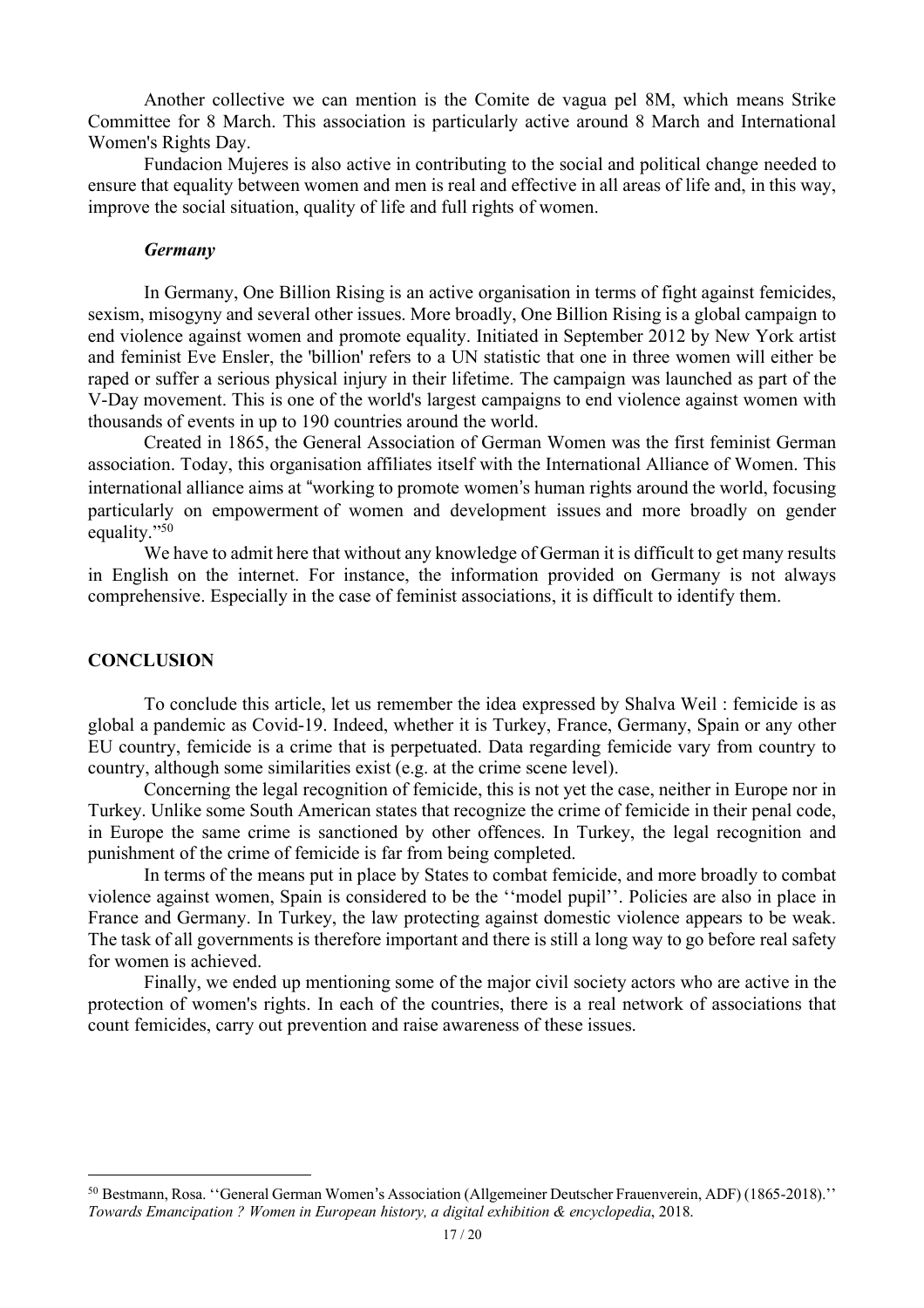# **BIBLIOGRAPHY**

## **Book**

Radford, Jill and Russell, Diana E. H. *Femicide: The Politics of Woman Killing.* Open University Press, 1992.

## **Scientific articles**

Abdel-Monem, Tarik. ''*Opuz v. Turkey* : Europe's Landmark Judgment on Violence against Women.'' *University of Nebraska*, 2009.

www.researchgate.net/publication/228380435 i Opuz v Turkey Europe%27s Landmark Judgment on Violence ag ainst\_Women. Accessed 25 March 2022.

Aebi, Marcelo F., Molnar, Lorena, and Baquerizas, Francisca. ''Against All Odds, Femicide Did Not Increase During the First Year of the COVID-19 Pandemic: Evidence From Six Spanish-Speaking Countries.'' *Journal of Contemporary Criminal Justice*, vol. 37, no. 4, 2021, journals.sagepub.com/doi/10.1177/10439862211054237. Accessed 17 March 2022.

Campbell, Jacquelyn C et al. "Risk factors for femicide in abusive relationships: results from a multisite case control study." *American journal of public health,* vol. 93, no. 7, 2003. www.ncbi.nlm.nih.gov/pmc/articles/PMC1447915/. Accessed 15 March 2022.

Fabre Rosell, Cristina and Eder, Teresa. ''During the lockdown we saw a spike of violence but a drop of femicides.'' *Wilson Center,* 2021. www.wilsoncenter.org/article/during-lockdown-we-saw-spike-violence-drop-femicides. Accessed 17 March 2022.

Kapusuzoğlu, Penny. ''A Year in Review: The Consequences of Turkey"s Withdrawal from the Istanbul Convention.'' *The International Affairs Review*, 2022. www.iar-gwu.org/blog/iar-web/a-year-in. Accessed 30 April 2022.

Karbeyaz, Kenan, Yetiş, Yeşim, Güneş, Ayhan and Şı̇mşek, Ümit. ''Intimate partner femicide in Eskisehir, Turkey 25 years analysis.'' *Journal of Forensic and Legal Medicine*, vol. 60, 2018, www.sciencedirect.com/science/article/abs/pii/S1752928X18303093?via%3Dihub. Accessed 15 March 2022.

Nudelman, Anita, Boira, Santiago, Tsomaia, Tina, Balica, Ecaterina and Tabagua, Sopio. ''Hearing Their Voices": Exploring Femicide among Migrants and Culture Minorities.'' *Qualitative Sociology Review*, vol. 13, no. 3, 2017. czasopisma.uni.lodz.pl/qualit/article/view/11455. Accessed 30 March 2022.

Rossiter, KR., Yercich, S., Baobaid, M., Al Jamal, A., David, R., Fairbairn, J., Dawson, M., & Jaffe, P. ''Domestic Homicide in Immigrant and Refugee, Populations: Culturally-Informed Risk and Safety Strategies.'' *Canadian Domestic Homicide Prevention Initiative*, Domestic Homicide Brief 4, 2018. cdhpi.ca/sites/cdhpi.ca/files/Brief\_4-Online-Feb2018 linked-references.pdf. Accessed 30 March 2022.

Schröttle, M., Arnis, M., Naudi, M., Dimitrijevic, L., Farrugia, M., Galea, E., Shakou, A., Kouta, C., Rousou, E., Kofou, E., Pavlou, S., Iglesias, C., Magalhães Dias, C., Pontedeira, C., Magalhães, M.J., Coimbra, S., Paust, I., Pölzer, L., Marcuello Servós, C., Boira Sarto, S., Almaguer, P., Eito, A., Olaciregui Rodríguez, P. (2021). *Comparative report on femicide research and data in five countries (Cyprus, Germany, Malta, Portugal, Spain)*. FEM-UnitED Project. Accessed 15 May 2022.

Siriwardhane, Pavithra and Khan, Tehmina. ''The Gendered Nature of the Risk Factors of the COVID-19 Pandemic and Gender Equality: A Literature Review from a Vulnerability Perspective.'' *Sustainability*, vol. 13, 2021, www.researchgate.net/publication/356803056\_The\_Gendered\_Nature\_of\_the\_Risk\_Factors\_of\_the\_COVID-19 Pandemic and Gender Equality A Literature Review from a Vulnerability Perspective. Accessed 28 March 2022.

Standish, Katerina and Weil, Shalva. ''Gendered pandemics: suicide, femicide and COVID-19.'' *Journal of Gender Studies*, vol. 30, no. 7, 2021, www.tandfonline.com/doi/full/10.1080/09589236.2021.1880883. Accessed 28 March 2022.

Toprak, Sadik and Ersoy, Gokhan. ''Femicide in Turkey between 2000 and 2010.'' *PLoS ONE*, vol. 12, no. 8, 2017, journals.plos.org/plosone/article?id=10.1371/journal.pone.0182409. Accessed 17 March 2022.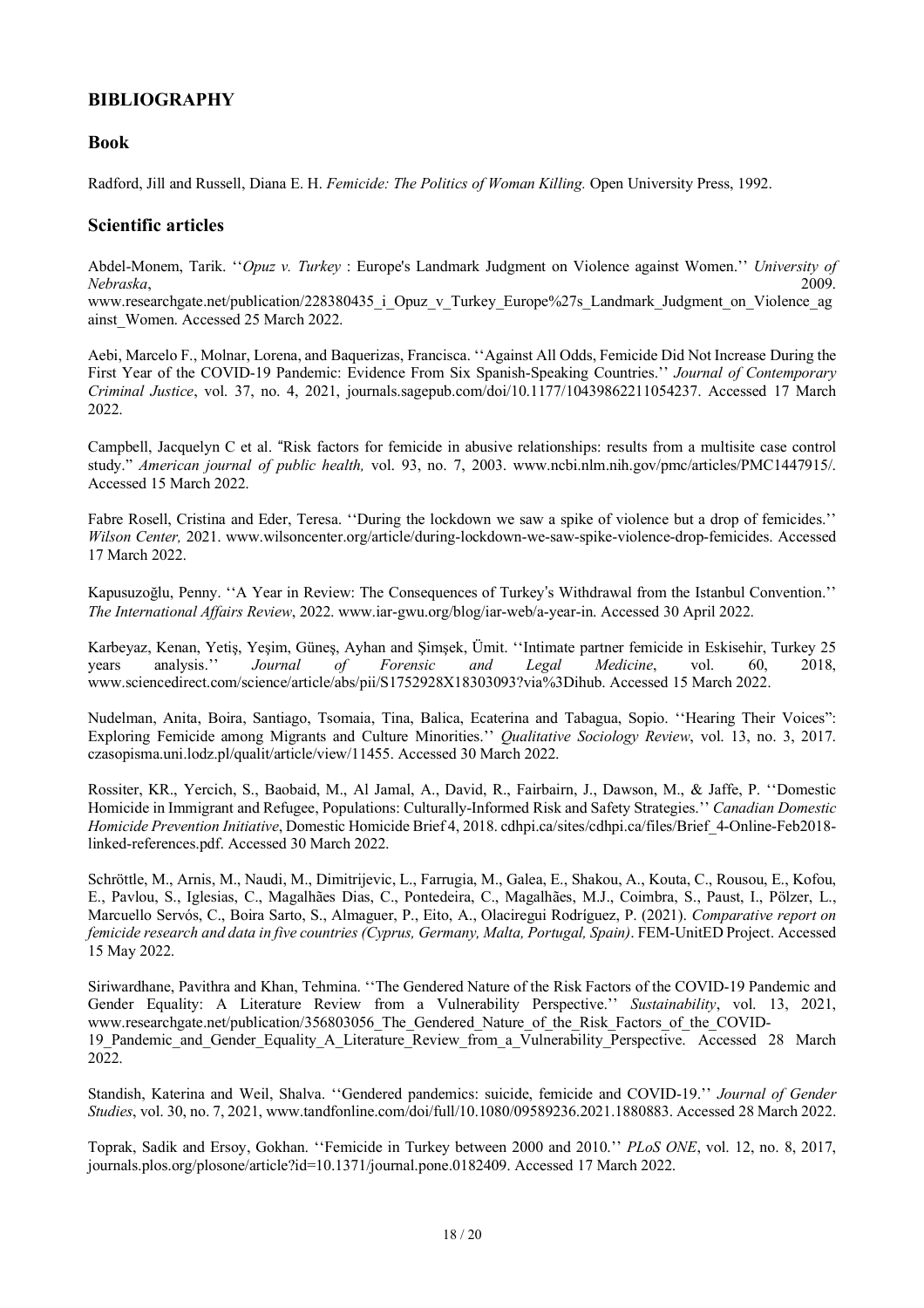Ulukaya, Ceyda. ''Who, Where, How: Femicide Map of Five Years.'' *Bianet*, 25 Nov. 2015, bianet.org/english/women/169543-who-where-how-femicide-map-of-five-years. Accessed 7 May 2022. Weil, Shalva. ''Two Global Pandemics: Femicide and COVID-19.'' *Trauma and Memory*, vol. 8, 2021, pp. 110-112. Accessed 26 April 2022.

Weil, Shalva, Corradi, Consuelo and Naudi, Marceline. ''Femicide across Europe. Theory, research and prevention.'' *Policy Press*, University of Bristol, 2018. library.oapen.org/handle/20.500.12657/28243. Accessed 17 May 2022.

## **Reports**

Directorate General for external policies. *Briefing - Femicide, its causes and recent trends: What do we know ?* DROI Subcommittee, European Parliament, 2021.

EIGE. *Measuring femicide in the EU and internationally: an assessment*. European Institute for Gender Equality, 2021.

EIGE. *Measuring femicide in France*. European Institute for Gender Equality, 2021.

EIGE. *Measuring femicide in Germany*. European Institute for Gender Equality, 2021.

EIGE. *Measuring femicide in Spain*. European Institute for Gender Equality, 2021.

Ministère de l'Intérieur (France). *Étude nationale sur les morts violentes au sein du couple - 2019*.

ONU Femmes. *Mesurer la pandémie de l'ombre : violence à l'égard des femmes pendant la pandémie de Covid-19*. ONU Femmes, Les femmes comptent.

UNHR. *The principle of non-refoulement under international human rights law*. United Nations Human Rights Office of the High Commissioner.

UNSA. *Femicide, Volume XIII. Collecting Data on Femicide*. United Nations Studies Association, 2020.

WHO. *Understanding and addressing violence against women*. World Health Organization, 2012.

# **Thesis**

Akbal, Gül. ''Femicides in Turkey. Understanding Femicides through the Social, Political, and Gendered Context.'' Master"s thesis. Gender Studies – Intersectionality and Change : Linköping : Linköping University. 2021. 40 pp.

## **Lecture**

Wolff, Kristina Felicitas. ''Evidence-Based Data on German Femicides.'' International Day of Human Rights Conference, 10 December 2020, Femicide Observation Center Germany, www.ohchr.org/sites/default/files/Documents/Issues/Women/SR/Femicide/2020/CSOs/femicide-observation-centergermany.pdf.

# **Laws and Conventions**

Law No. 6284 (Turkey). *Law to protect family and prevent violence against women*. Adopted in 2012.

Council of Europe. *Council of Europe Convention on preventing and combating violence against women and domestic violence* (*Istanbul Convention*). Signed in 2011.

# **Cases**

*Branko Tomašić and Others v. Croatia.* European Court of Human Rights, 2005.

*Y and Others v. Bulgaria*. European Court of Human Rights, 2022.

# **Websites**